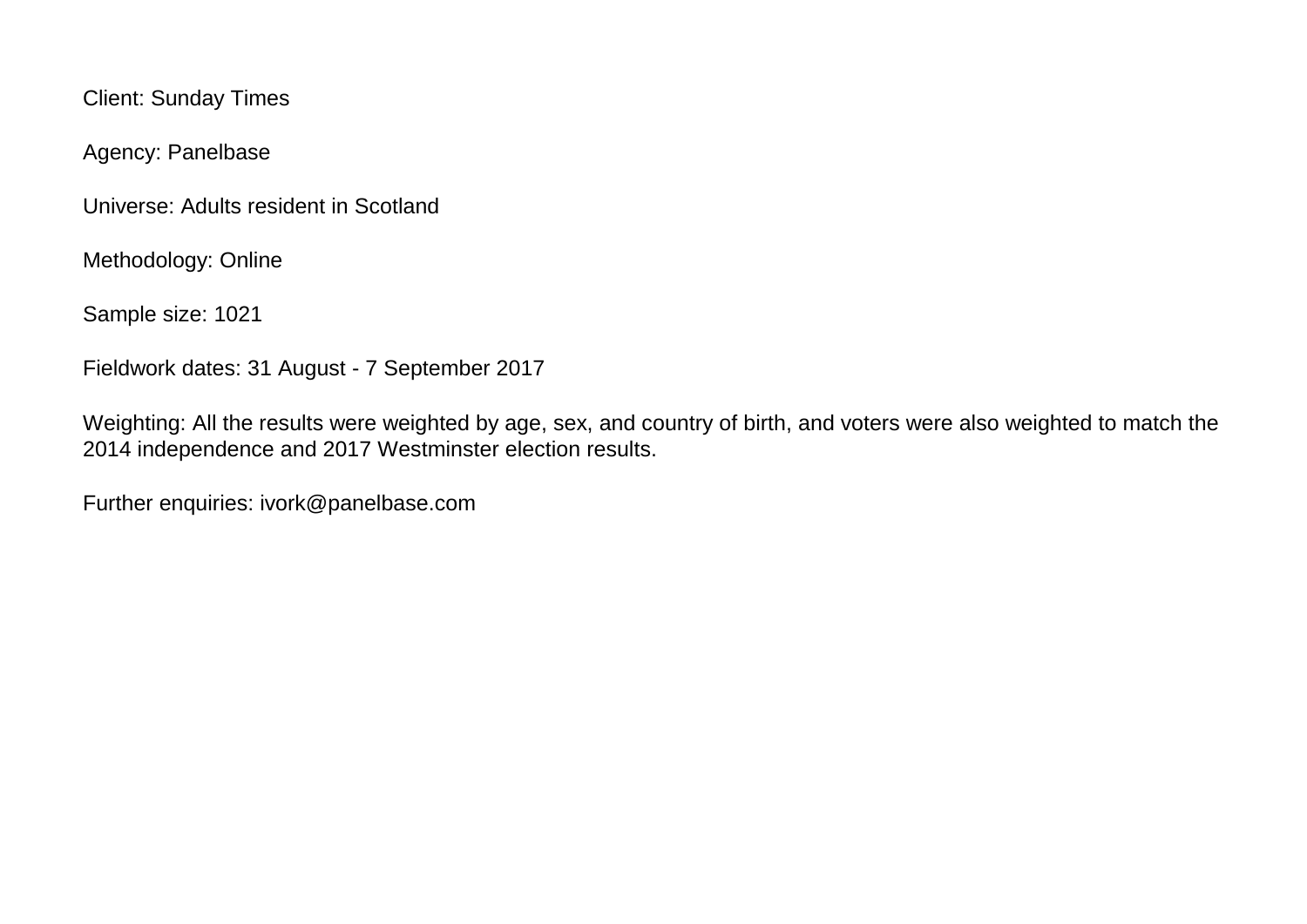| Base: 1,021                                                                                |                                     | Total          |                          |                 |                         | Gender x Age      |                   |                   |              | <b>SEG</b>        |                | 2014 Independence<br>Referendum |                    |                      | 2016 EU Referendum |                             |
|--------------------------------------------------------------------------------------------|-------------------------------------|----------------|--------------------------|-----------------|-------------------------|-------------------|-------------------|-------------------|--------------|-------------------|----------------|---------------------------------|--------------------|----------------------|--------------------|-----------------------------|
|                                                                                            |                                     |                | Male x<br>16-34          | Male x<br>35-54 | Male x<br>$55+$         | Female<br>x 16-34 | Female<br>x 35-54 | Female<br>$x 55+$ | ABC1         | C <sub>2</sub> DE | Yes            | No                              | Did not<br>vote    | Remain               | Leave              | Did not<br>vote             |
| Total                                                                                      |                                     | 1021<br>(1021) | $\overline{151}$<br>(71) | 167<br>(146)    | 171<br>(227)            | 153<br>(172)      | 177<br>(202)      | 201<br>(203)      | 603<br>(587) | 418<br>(434)      | 433<br>(479)   | 535<br>(489)                    | 53<br>(53)         | 622<br>(604)         | 322<br>(344)       | 76<br>(73)                  |
|                                                                                            |                                     |                |                          |                 |                         |                   |                   |                   |              |                   |                |                                 |                    |                      |                    |                             |
| Q6. If the referendum was held                                                             | Base: Likely (8-10) voters          | 935            | 139                      | 155             | 165                     | 121               | 164               | 192               | 565          | 370               | 400            | 506                             | 29                 | 582                  | 303                | 50                          |
| again tomorrow, how would you                                                              |                                     | (936)          | (65)                     | (135)           | (219)                   | (137)             | (187)             | (193)             | (551)        | (385)             | (445)          | (462)                           | (29)               | (567)                | (323)              | (46)                        |
| vote in response to the question:<br>Should Scotland be an                                 | Yes                                 | 374            | 83                       | 66              | 53                      | 56                | 63                | 53                | 205          | 168               | 317            | 44                              | 13                 | 274                  | 75                 | 25                          |
| independent country? (Likely                                                               |                                     | 40%            | 60%                      | 42%             | 32%                     | 46%               | 38%               | 28%               | 36%          | 46%               | 79%            | 9%                              | 44%                | 47%                  | 25%                | 50%                         |
| voters)                                                                                    | N <sub>o</sub>                      | 500            | 49                       | 75              | 107                     | 54                | 87                | 128               | 332          | 168               | 56             | 432                             | 11                 | 266                  | 211                | 23                          |
|                                                                                            |                                     | 53%<br>61      | 35%                      | 48%             | 65%                     | 45%               | 53%               | 67%               | 59%          | 45%               | 14%            | 86%                             | 39%                | 46%                  | 70%<br>17          | 46%                         |
|                                                                                            | Don't know                          | 6%             | 6<br>4%                  | 14<br>9%        | 5<br>3%                 | 11<br>9%          | 14<br>8%          | 11<br>6%          | 27<br>5%     | 33<br>9%          | 27<br>7%       | 29<br>6%                        | 5<br>17%           | 41<br>7%             | 6%                 | $\overline{2}$<br>4%        |
|                                                                                            |                                     |                |                          |                 |                         |                   |                   |                   |              |                   |                |                                 |                    |                      |                    |                             |
| Q6. If the referendum was held                                                             | Base: Likely (8-10) voters, excl DK | 874            | 132                      | 140             | 160                     | 110               | 150               | 181               | 538          | 336               | 373            | 477                             | 24                 | 540                  | 286                | 48                          |
| again tomorrow, how would you                                                              |                                     | (874)          | (62)                     | (123)           | (212)                   | (124)             | (171)             | (182)             | (524)        | (350)             | (415)          | (436)                           | (23)               | (528)                | (302)              | (44)                        |
| vote in response to the question:                                                          | Yes                                 | 374            | 83                       | 66              | 53                      | 56                | 63                | 53                | 205          | 168               | 317            | 44                              | 13                 | 274                  | 75                 | 25                          |
| Should Scotland be an<br>independent country? (Likely                                      |                                     | 43%            | 63%                      | 47%             | 33%                     | 51%               | 42%               | 29%               | 38%          | 50%               | 85%            | 9%                              | 53%                | 51%                  | 26%                | 52%                         |
| voters, excl DK)                                                                           | <b>No</b>                           | 500            | 49                       | 75              | 107                     | 54                | 87                | 128               | 332          | 168               | 56             | 432                             | 11                 | 266                  | 211                | 23                          |
|                                                                                            |                                     | 57%            | 37%                      | 53%             | 67%                     | 49%               | 58%               | 71%               | 62%          | 50%               | 15%            | 91%                             | 47%                | 49%                  | 74%                | 48%                         |
|                                                                                            |                                     |                |                          |                 |                         |                   |                   |                   |              |                   |                |                                 |                    |                      |                    |                             |
| Q7b. Who would you vote for with Base: Likely (8-10) voters<br>your constituency vote if a |                                     | 901            | 127                      | 147             | 164                     | 115               | 154               | 193               | 546          | 356               | 394            | 482                             | 25                 | 574                  | 289                | 38                          |
| Scottish Parliamentary Election                                                            | Conservative                        | (909)<br>228   | (61)<br>31               | (129)<br>37     | (218)<br>51             | (131)<br>13       | (176)<br>31       | (194)<br>66       | (535)<br>154 | (374)<br>75       | (438)<br>22    | (444)<br>199                    | (27)<br>8          | (559)<br>104         | (312)<br>116       | (38)<br>8                   |
| took place tomorrow? (Likely                                                               |                                     | 25%            | 24%                      | 25%             | 31%                     | 11%               | 20%               | 34%               | 28%          | 21%               | 6%             | 41%                             | 31%                | 18%                  | 40%                | 23%                         |
| voters)                                                                                    | Labour                              | 181            | 18                       | 37              | 33                      | 33                | 28                | 32                | 108          | 73                | 48             | 130                             | 3                  | 128                  | 49                 | 3                           |
|                                                                                            |                                     | 20%            | 14%                      | 25%             | 20%                     | 29%               | 18%               | 16%               | 20%          | 21%               | 12%            | 27%                             | 12%                | 22%                  | 17%                | 9%                          |
|                                                                                            | <b>Liberal Democrat</b>             | 49             | 9                        |                 | 18                      | 3                 | $\overline{5}$    | 12                | 37           | 11                | 10             | 39                              | $\Omega$           | 37                   | 9                  | $\overline{2}$              |
|                                                                                            |                                     | 5%             | 7%                       | 1%              | 11%                     | 3%                | 3%                | 6%                | 7%           | 3%                | 3%             | 8%                              | $\bf{0}$           | 6%                   | 3%                 | 6%                          |
|                                                                                            | <b>SNP</b>                          | 344            | 60                       | 60              | 53                      | 53                | 64                | 54                | 186          | 158               | 279            | 55                              | 10                 | 249                  | $\overline{77}$    | 18                          |
|                                                                                            |                                     | 38%            | 47%                      | 41%             | 32%                     | 46%               | 41%               | 28%               | 34%          | 44%               | 71%            | 11%                             | 39%                | 43%                  | 27%                | 48%                         |
|                                                                                            | <b>UKIP</b>                         |                |                          | 3               |                         |                   |                   |                   |              |                   |                |                                 |                    | $\mathbf{0}$         | $5\phantom{.0}$    | 1                           |
|                                                                                            |                                     | 1%             | 1%                       | 2%              | $\Omega$                | 1%                | 1%                | 1%                | 1%           | 1%                | 1%             | 1%                              | 3%                 | $\mathbf{0}$         | 2%                 | 2%                          |
|                                                                                            | Green                               | 17             | 6                        | $\overline{2}$  | $\overline{2}$          | 3                 | 3                 |                   | 14           | 3                 | 11             | 6                               |                    | 13                   | 3                  | $\vert$                     |
|                                                                                            | Other                               | 2%             | 5%<br>$\Omega$           | 1%<br>$\Omega$  | 1%                      | 3%<br>$\Omega$    | 2%<br>$\Omega$    | 1%                | 3%           | < 1%              | 3%<br>$\Omega$ | 1%<br>$\overline{2}$            | 2%<br>$\mathbf{0}$ | 2%<br>$\overline{0}$ | 1%<br>2            | 1%                          |
|                                                                                            |                                     | 1%             | $\mathbf{0}$             | 1%              | 1%                      | $\mathbf{0}$      | $\mathbf{0}$      | < 1%              | 1%           | 1%                | 1%             | $1\%$                           | $\bf{0}$           | $\mathbf{0}$         | 1%                 | $\mathbf 0$<br>$\mathbf{0}$ |
|                                                                                            | Would not vote                      |                | $\Omega$                 | $\Omega$        | $\overline{0}$          | $\Omega$          | $\Omega$          |                   | $\Omega$     |                   |                | $\mathbf 0$                     | $\Omega$           | $\mathbf 0$          | $\mathbf 0$        | $\vert$                     |
|                                                                                            |                                     | 1%             | $\bf{0}$                 | $\mathbf{0}$    | $\mathbf{0}$            | $\mathbf{0}$      | $\mathbf{0}$      | 1%                | $\mathbf{0}$ | 1%                | 1%             | $\mathbf 0$                     | $\bf{0}$           | $\mathbf{0}$         | 0                  | 2%                          |
|                                                                                            | Don't Know/ Not sure                | 66             | $\mathcal{P}$            | $\overline{7}$  |                         | $\overline{7}$    | 20                | 24                | 37           | 29                | 22             | 44                              |                    | 38                   | 26                 | ω                           |
|                                                                                            |                                     | 7%             | 2%                       | 5%              | 4%                      | 6%                | 13%               | 12%               | 7%           | 8%                | 5%             | 9%                              | 4%                 | 7%                   | 9%                 | 8%                          |
|                                                                                            | Prefer not to say                   |                |                          | $\mathbf 0$     | $\Omega$                |                   | $\overline{c}$    |                   | 5            |                   |                |                                 |                    | 5                    |                    | $\mathbf 0$                 |
|                                                                                            |                                     | 1%             | 1%                       | $\mathbf{0}$    | $\overline{\mathbf{0}}$ | 2%                | 1%                | < 1%              | 1%           | 1%                | 1%             | 1%                              | 9%                 | 1%                   | 1%                 | $\mathbf 0$                 |
|                                                                                            |                                     |                |                          |                 |                         |                   |                   |                   |              |                   |                |                                 |                    |                      |                    |                             |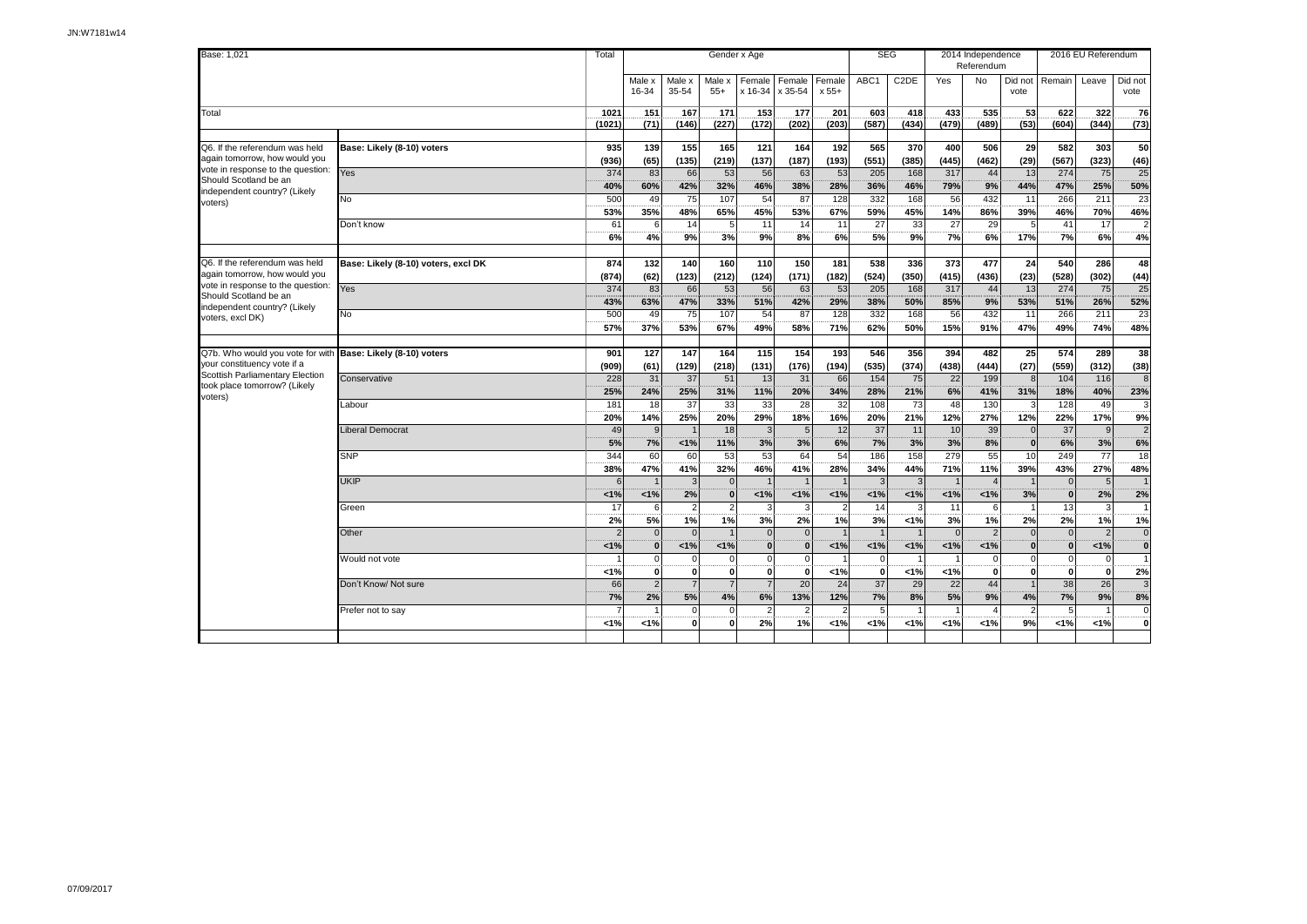| Base: 1,021                                                                                |                                     |                |                 |                |                |              | 2016 Holyrood Constituency |                       |                         |                            |                   |                |                         | 2017 Westminster |                 |                            |                            |                | Country of birth |            |
|--------------------------------------------------------------------------------------------|-------------------------------------|----------------|-----------------|----------------|----------------|--------------|----------------------------|-----------------------|-------------------------|----------------------------|-------------------|----------------|-------------------------|------------------|-----------------|----------------------------|----------------------------|----------------|------------------|------------|
|                                                                                            |                                     |                | Con             | Lab            | ib Dem         | SNP          | Other                      | Did not<br>vote       | Can't<br>rememb<br>er   | Not<br>eligible<br>to vote | Conservl<br>ative | Labour         | Liberal<br>Democr<br>at | SNP              | Did not<br>vote | Can't<br>rememb<br>er      | Not<br>eligible<br>to vote | Scotlan<br>d   | England          | Other      |
| Total                                                                                      |                                     | 1021<br>(1021) | 193<br>(196)    | 228<br>(207)   | 72<br>(59)     | 347<br>(382) | 19<br>(18)                 | <b>90</b><br>(87)     | 57<br>(56)              | 15 <sup>1</sup><br>(16)    | 268<br>(268)      | 254<br>(217)   | 64<br>(49)              | 346<br>(385)     | 63<br>(62)      | 16<br>(16)                 | (6)                        | 847<br>(792)   | 92<br>(162)      | 82<br>(67) |
|                                                                                            |                                     |                |                 |                |                |              |                            |                       |                         |                            |                   |                |                         |                  |                 |                            |                            |                |                  |            |
| Q6. If the referendum was held<br>again tomorrow, how would you                            | Base: Likely (8-10) voters          | 935<br>(936)   | 188<br>(191)    | 214<br>(194)   | 69<br>(57)     | 328<br>(363) | 19<br>(17)                 | 60<br>(56)            | 47<br>(48)              | 10<br>(10)                 | 260<br>(260)      | 227<br>(193)   | 62<br>(48)              | 330<br>(370)     | 37<br>(35)      | 11<br>(11)                 | (2)                        | 777<br>(727)   | 86<br>(151)      | 72<br>(58) |
| vote in response to the question:<br>Should Scotland be an<br>independent country? (Likely | Yes                                 | 374<br>40%     | 30<br>16%       | 54<br>25%      | 11<br>15%      | 234<br>71%   | 47%                        | 24<br>39%             | $\mathcal{B}$<br>18%    | 39%                        | 11<br>4%          | 51<br>23%      | 14<br>22%               | 271<br>82%       | 21<br>58%       | 24%                        | 53%                        | 320<br>41%     | 19<br>22%        | 35<br>48%  |
| voters)                                                                                    | No                                  | 500<br>53%     | 155<br>82%      | 144<br>67%     | 53<br>77%      | 73<br>22%    | -8<br>41%                  | 29<br>48%             | 33<br>71%               | 56%                        | 248<br>96%        | 145<br>64%     | 48<br>76%               | 36<br>11%        | 13<br>35%       | 61%                        | 47%                        | 408<br>52%     | 59<br>69%        | 33<br>46%  |
|                                                                                            | Don't know                          | 61<br>6%       | 3<br>1%         | 16<br>7%       | 6<br>8%        | 21<br>6%     | $\mathcal{D}$<br>12%       | 12%                   | 5<br>11%                | 5%                         | 1%                | 30<br>13%      | 2%                      | 23<br>7%         | 3<br>7%         | $\mathcal{P}$<br>15%       | 0%                         | 49<br>6%       | 8<br>9%          | 6%         |
|                                                                                            |                                     |                |                 |                |                |              |                            |                       |                         |                            |                   |                |                         |                  |                 |                            |                            |                |                  |            |
| Q6. If the referendum was held<br>again tomorrow, how would you                            | Base: Likely (8-10) voters, excl DK | 874<br>(874)   | 185<br>(188)    | 198<br>(180)   | 63<br>(50)     | 307<br>(340) | 16<br>(16)                 | 52<br>(50)            | 42 <sup>1</sup><br>(42) | 9<br>(8)                   | 259<br>(258)      | 196<br>(166)   | 61<br>(47)              | 307<br>(345)     | 34<br>(32)      | 10 <sup>1</sup><br>(9)     | $\overline{2}$<br>(2)      | 728<br>(683)   | 78<br>(137)      | 68<br>(54) |
| vote in response to the question:                                                          | Yes                                 | 374            | 30              | 54             | 11             | 234          | $\alpha$                   | 24                    | -8                      |                            | 11                | 51             | 14                      | 271              | 21              | 3                          |                            | 320            | 19               | 35         |
| Should Scotland be an<br>independent country? (Likely                                      |                                     | 43%            | 16%             | 27%            | 17%            | 76%          | 54%                        | 45%                   | 20%                     | 41%                        | 4%                | 26%            | 22%                     | 88%              | 62%             | 28%                        | 53%                        | 44%            | 24%              | 51%        |
| voters, excl DK)                                                                           | No                                  | 500            | 155             | 144            | 53             | 73           |                            | 29                    | 33                      |                            | 248               | 145            | 48                      | 36               | 13              |                            |                            | 408            | 59               | 33         |
|                                                                                            |                                     | 57%            | 84%             | 73%            | 83%            | 24%          | 46%                        | 55%                   | 80%                     | 59%                        | 96%               | 74%            | 78%                     | 12%              | 38%             | 72%                        | 47%                        | 56%            | 76%              | 49%        |
| Q7b. Who would you vote for with Base: Likely (8-10) voters                                |                                     | 901            | 184             | 206            | 69             | 332          | 19                         | 43 <sup>1</sup>       | 39                      | 9                          | 251               | 218            | 60                      | 329              | 25              | 11                         | $\overline{\phantom{a}}$   | 757            | 81               | 63         |
| vour constituency vote if a                                                                |                                     | (909)          | (189)           | (189)          | (57)           | (364)        | (18)                       | (42)                  | (40)                    | (10)                       | (253)             | (187)          | (46)                    | (369)            | (24)            | (11)                       | (2)                        | (714)          | (143)            | (52)       |
| <b>Scottish Parliamentary Election</b>                                                     | Conservative                        | 228            | 141             | 38             | 15             | 17           | $\mathcal{P}$              |                       | 5                       |                            | 196               | 20             | 5                       |                  |                 | $\Omega$                   |                            | 182            | 30               | 16         |
| took place tomorrow? (Likely<br>voters)                                                    |                                     | 25%            | 76%             | 19%            | 21%            | 5%           | 9%                         | 17%                   | 12%                     | 36%                        | 78%               | 9%             | 8%                      | 1%               | 10%             | 0                          | 47%                        | 24%            | 37%              | 25%        |
|                                                                                            | Labour                              | 181            | 12              | 111            | 11             | 23           | 3                          | 12                    | $\overline{7}$          |                            | 10                | 150            | 11                      | 6                | p               | $\Omega$                   |                            | 155            | 17               |            |
|                                                                                            |                                     | 20%            | 7%              | 54%            | 16%            | 7%           | 16%                        | 29%                   | 17%                     | 22%                        | 4%                | 69%            | 18%                     | 2%               | 12%             | 0                          |                            | 21%            | 21%              | 14%        |
|                                                                                            | Liberal Democrat                    | 49             | $5\overline{5}$ |                | 30             | 6            |                            |                       | 3                       |                            | $\overline{5}$    |                | 39                      | $\Omega$         |                 | $\Omega$                   |                            | 38             |                  |            |
|                                                                                            | <b>SNP</b>                          | 5%<br>344      | 3%<br>18        | 1%<br>36       | 44%<br>6       | 2%<br>255    | $\Omega$                   | 3%<br>15 <sup>1</sup> | 8%                      |                            | 2%<br>5           | 1%<br>22       | 66%                     | $\Omega$<br>299  | 4%<br>14        | $\bf{0}$<br>$\overline{1}$ | $\Omega$                   | 5%<br>302      | 5%<br>19         | 11%<br>23  |
|                                                                                            |                                     | 38%            | 10%             | 18%            | 8%             | 77%          | 15%                        | 35%                   | 18%                     | 41%                        | 2%                | 10%            | 6%                      | 91%              | 55%             | 7%                         | $\mathbf{r}$               | 40%            | 23%              | 36%        |
|                                                                                            | <b>UKIP</b>                         | 6              | $\overline{1}$  | $\overline{2}$ | $\overline{0}$ |              |                            |                       | $\Omega$                |                            | $\overline{4}$    | $\overline{0}$ | $\Omega$                | $\Omega$         |                 | $\Omega$                   | $\Omega$                   | $\overline{4}$ |                  |            |
|                                                                                            |                                     | 1%             | 1%              | 1%             | <sub>0</sub>   | 1%           | 6%                         | 2%                    | $\Omega$                |                            | 2%                | $\Omega$       |                         |                  | 2%              | $\Omega$                   |                            | 1%             | 2%               | $\sqrt{2}$ |
|                                                                                            | Green                               | 17             |                 | P.             | $\Omega$       | 6            | -5                         | $\overline{2}$        |                         |                            | $\Omega$          | 11             |                         |                  | ſ               |                            |                            | 13             |                  |            |
|                                                                                            |                                     | 2%             | 1%              | 1%             | 0l             | 2%           | 23%                        | 4%                    | 2%                      | n                          | 0                 | 5%             | 1%                      | 1%               | $\Omega$        | 8%                         | $\Omega$                   | 2%             | 4%               | 1%         |
|                                                                                            | Other                               | $\overline{2}$ | $\Omega$        | $\Omega$       | $\Omega$       |              | $\mathcal{P}$              | $\Omega$              | $\Omega$                |                            | $\overline{2}$    | $\Omega$       | $\Omega$                | $\Omega$         |                 | $\Omega$                   |                            | $\mathcal{P}$  | $\Omega$         | $\Omega$   |
|                                                                                            |                                     | 1%             | $\mathbf{0}$    | $\Omega$       | 0              |              | 12%                        | $\Omega$              | $\Omega$                |                            | 1%                | $\mathbf{0}$   |                         | $\Omega$         | $\mathbf{C}$    | $\bf{0}$                   |                            | 1%             | $\Omega$         | $\Omega$   |
|                                                                                            | Would not vote                      |                | $\Omega$        | $\Omega$       | $\Omega$       | $\Omega$     |                            |                       | $\Omega$                |                            | $\Omega$          | $\mathbf 0$    | $\Omega$                | $\Omega$         |                 | $\Omega$                   |                            |                | $\Omega$         | $\Omega$   |
|                                                                                            |                                     | 1%             | $\Omega$        | $\Omega$       | $\Omega$       | $\mathbf{r}$ | $\Omega$                   | 2%                    | $\Omega$                |                            | $\Omega$          | $\Omega$       | $\Omega$                | $\bf{0}$         | 4%              | $\Omega$                   |                            | < 1%           | ΩI               |            |
|                                                                                            | Don't Know/ Not sure                | 66             | $6 \mid$        | 12             |                | 23           |                            | $\overline{2}$        | 12                      |                            | 28                | 12             |                         | 16               | -3              |                            |                            | 54             | -61              |            |
|                                                                                            |                                     | 7%             | 3%              | 6%             | 10%            | 7%           | 17%                        | 6%                    | 32%                     | 1%                         | 11%               | 5%             | 1%                      | 5%               | 13%             | 49%                        | 53%                        | 7%             | 7%               | 11%        |
|                                                                                            | Prefer not to say                   | 7              | $\Omega$        | $\Omega$       | $\Omega$       |              | - 0                        |                       | $\Delta$                |                            |                   |                | $\Omega$                | $\Omega$         | ſ               |                            |                            | -5             |                  |            |
|                                                                                            |                                     | 1%             | $\mathbf{0}$    |                |                | 1%           | 2%                         | 3%                    | 11%                     |                            | 1%                | 1%             |                         | $\Omega$         | C               | 36%                        |                            | 1%             | 2%               | 2%         |
|                                                                                            |                                     |                |                 |                |                |              |                            |                       |                         |                            |                   |                |                         |                  |                 |                            |                            |                |                  |            |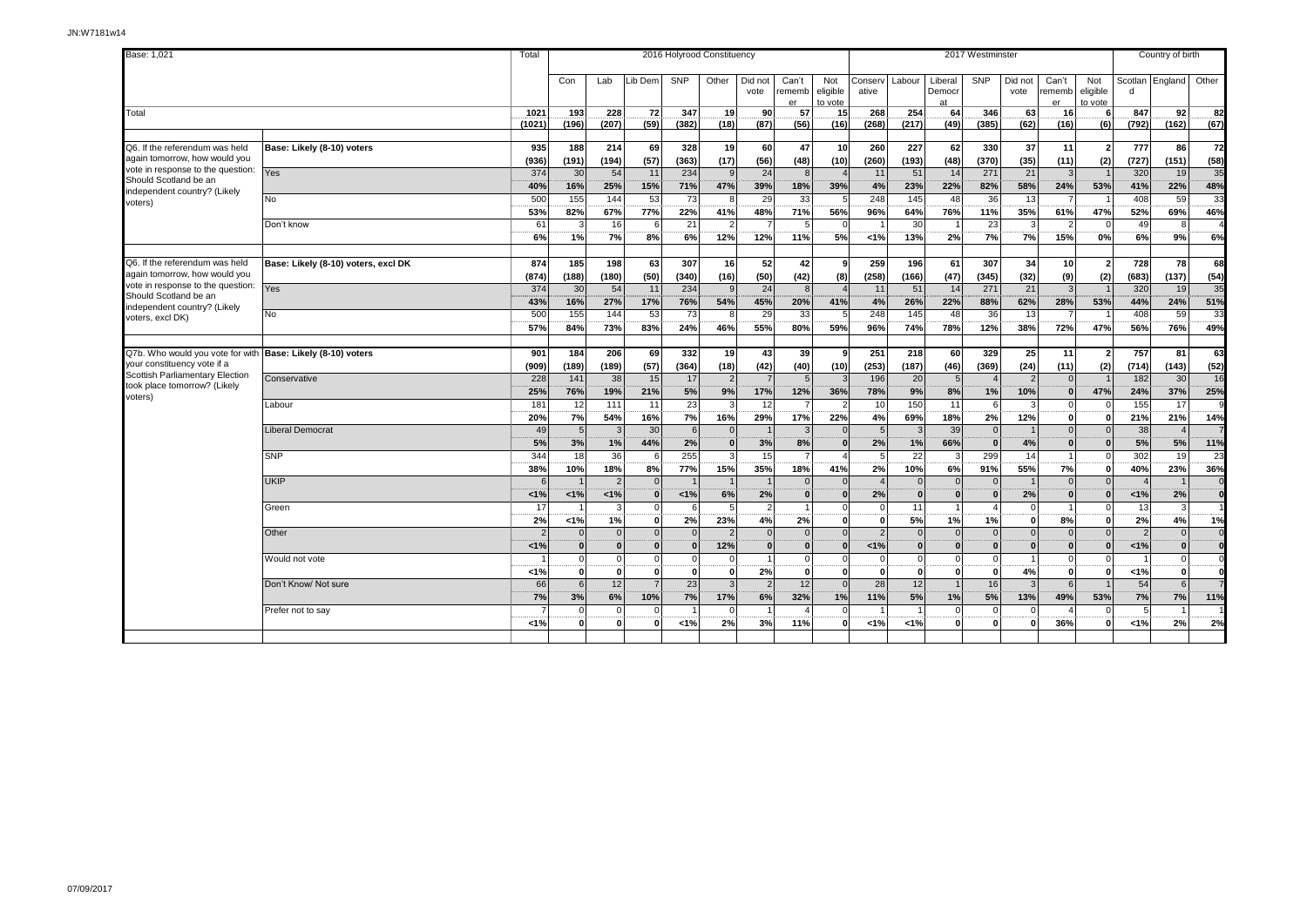| Base: 1,021                                                       |                                                                                           | Total          |                 |                      | Gender x Age               |                   |                   |                 |                  | <b>SEG</b>        |                 | 2014 Independence<br>Referendum |                 |                    | 2016 EU Referendum |                      |
|-------------------------------------------------------------------|-------------------------------------------------------------------------------------------|----------------|-----------------|----------------------|----------------------------|-------------------|-------------------|-----------------|------------------|-------------------|-----------------|---------------------------------|-----------------|--------------------|--------------------|----------------------|
|                                                                   |                                                                                           |                | Male x<br>16-34 | Male x<br>35-54      | Male x<br>$55+$            | Female<br>x 16-34 | Female<br>x 35-54 | Female<br>x 55+ | ABC1             | C <sub>2</sub> DE | Yes             | No                              | Did not<br>vote | Remain             | Leave              | Did not<br>vote      |
| Total                                                             |                                                                                           | 1021           | 151             | 167                  | 171                        | 153<br>(172)      | 177               | 201             | 603              | 418               | 433             | 535                             | 53<br>(53)      | 622                | 322<br>(344)       | 76                   |
|                                                                   | Q7b. Who would you vote for with Base: Likely (8-10) voters, excl DK                      | (1021)<br>827  | (71)<br>124     | (146)<br>140         | (227)<br>157               | 107               | (202)<br>132      | (203)<br>167    | (587)<br>503     | (434)<br>324      | (479)<br>370    | (489)<br>435                    | 22              | (604)<br>531       | 262                | (73)<br>33           |
| your constituency vote if a                                       |                                                                                           | (829)          | (59)            | (123)                | (208)                      | (120)             | (151)             | (168)           | (490)            | (339)             | (410)           | (396)                           | (23)            | (516)              | (279)              | (34)                 |
| Scottish Parliamentary Election<br>took place tomorrow? (Likely   | Conservative                                                                              | 228            | 31              | 37                   | 51                         | 13                | 31                | 66              | 154              | 75                | $\overline{22}$ | 199                             | $\mathbf{R}$    | 104                | 116                | 8                    |
| voters, excl DK)                                                  |                                                                                           | 28%            | 25%<br>18       | 27%<br>37            | 32%                        | 12%               | 24%               | 39%             | 31%<br>108       | 23%               | 6%              | 46%                             | 35%             | 20%                | 44%                | 25%<br>3             |
|                                                                   | Labour                                                                                    | 181<br>22%     | 14%             | 26%                  | 33<br>21%                  | 33<br>31%         | 28<br>21%         | 32<br>19%       | 21%              | 73<br>23%         | 48<br>13%       | 130<br>30%                      | 13%             | 128<br>24%         | 49<br>19%          | 10%                  |
|                                                                   | <b>Liberal Democrat</b>                                                                   | 49             | 9               |                      | 18                         | 3                 | 5                 | 12              | 37               | 11                | 10              | 39                              | $\Omega$        | 37                 | 9                  | $\overline{2}$       |
|                                                                   |                                                                                           | 6%             | 7%              | 1%                   | 11%                        | 3%                | 4%                | 7%              | 7%               | 4%                | 3%              | 9%                              | $\Omega$        | 7%                 | 3%                 | 7%                   |
|                                                                   | <b>SNP</b>                                                                                | 344            | 60              | 60                   | 53                         | 53                | 64                | 54              | 186              | 158               | 279             | 55                              | 10              | 249                | 77                 | 18                   |
|                                                                   |                                                                                           | 42%            | 49%             | 43%                  | 34%                        | 50%               | 48%               | 32%             | 37%              | 49%               | 75%             | 13%                             | 45%             | 47%                | 29%                | 54%                  |
|                                                                   | <b>UKIP</b>                                                                               | 6              |                 | 3                    | $\Omega$                   |                   |                   |                 | 3                | 3                 |                 | $\overline{4}$                  |                 | $\overline{0}$     | 5                  |                      |
|                                                                   | Green                                                                                     | 1%<br>17       | 1%<br>6         | 2%<br>$\overline{2}$ | $\Omega$<br>2 <sup>1</sup> | 1%                | 1%<br>3           | 1%              | 1%<br>14         | 1%                | 1%<br>11        | 1%<br>6                         | 4%              | $\mathbf{0}$<br>13 | 2%<br>3            | 3%<br>$\overline{1}$ |
|                                                                   |                                                                                           | 2%             | 5%              | 1%                   | 1%                         | 3%                | 2%                | 1%              | 3%               | 1%                | 3%              | 1%                              | 2%              | 2%                 | 1%                 | 2%                   |
|                                                                   | Other                                                                                     |                | $\Omega$        | $\Omega$             |                            | $\Omega$          | $\Omega$          |                 |                  |                   | $\Omega$        | $\overline{2}$                  | $\Omega$        | $\Omega$           | $\overline{2}$     | $\overline{0}$       |
|                                                                   |                                                                                           | 1%             | $\bf{0}$        | 1%                   | 1%                         | $\mathbf{0}$      | $\bf{0}$          | 1%              | 1%               | 1%                | 1%              | 1%                              | $\bf{0}$        | $\bf{0}$           | 1%                 | $\mathbf{0}$         |
|                                                                   |                                                                                           |                |                 |                      |                            |                   |                   |                 |                  |                   |                 |                                 |                 |                    |                    |                      |
| Q10. Regardless of whether you<br>support or oppose independence, | <b>Base: All respondents</b>                                                              | 1021<br>(1021) | 151<br>(71)     | 167<br>(146)         | 171<br>(227)               | 153<br>(172)      | 177<br>(202)      | 201<br>(203)    | 603<br>(587)     | 418<br>(434)      | 433<br>(479)    | 535<br>(489)                    | 53<br>(53)      | 622<br>(604)       | 322<br>(344)       | 76<br>(73)           |
| which of these is closest to your                                 | believe Scotland is likely to become independent within the                               | 295            | 56              | 52                   | 41                         | 52                | 56                | 39              | 150              | 145               | 217             | 61                              | 17              | 203                | 65                 | 27                   |
| view?                                                             | next five to ten years                                                                    | 29%            | 37%             | 31%                  | 24%                        | 34%               | 32%               | 19%             | 25%              | 35%               | 50%             | 11%                             | 31%             | 33%                | 20%                | 35%                  |
|                                                                   | I believe Scotland is likely to become independent but not for                            | 209            | 35              | 33                   | 27                         | 35                | 26                | 53              | 128              | 81                | 108             | 90                              | 11              | 155                | 43                 | 11                   |
|                                                                   | at least 10 or 15 years                                                                   | 20%            | 23%             | 20%                  | 16%                        | 23%               | 15%               | 26%             | 21%              | 19%               | 25%             | 17%                             | 21%             | 25%                | 13%                | 15%                  |
|                                                                   | I believe Scotland is likely to become independent but not for<br>at least 20 or 30 years | 99             | 12              | 9                    | 21                         | 11                | 23                | 24              | 62               | 37                | 38              | 58                              | 3               | 60                 | 34                 | $\overline{5}$       |
|                                                                   | I don't believe Scotland is likely to become independent at                               | 10%<br>324     | 8%<br>41        | 5%<br>53             | 12%<br>78                  | 7%<br>34          | 13%<br>49         | 12%<br>69       | 10%<br>207       | 9%<br>117         | 9%<br>42        | 11%<br>272                      | 6%<br>10        | 10%<br>155         | 11%<br>150         | 6%<br>19             |
|                                                                   | any point in the next few decades                                                         | 32%            | 27%             | 32%                  | 46%                        | 22%               | 28%               | 34%             | 34%              | 28%               | 10%             | 51%                             | 19%             | 25%                | 46%                | 25%                  |
|                                                                   | Don't know                                                                                | 94             | $\mathbf{8}$    | 21                   | 5                          | 21                | 22                | 16              | 55               | 39                | 28              | 53                              | 12              | 48                 | 31                 | 15                   |
|                                                                   |                                                                                           | 9%             | 5%              | 12%                  | 3%                         | 14%               | 13%               | 8%              | 9%               | 9%                | 7%              | 10%                             | 23%             | 8%                 | 9%                 | 20%                  |
|                                                                   |                                                                                           |                |                 |                      |                            |                   |                   |                 |                  |                   |                 |                                 |                 |                    |                    |                      |
| Q11. When do you think another<br>Scottish independence           | <b>Base: All respondents</b>                                                              | 1021           | 151             | 167                  | 171                        | 153               | 177               | 201             | 603              | 418               | 433             | 535                             | 53              | 622                | 322                | 76                   |
| referendum should be held?                                        | In the next year / year and half, while the UK is negotiating to                          | (1021)<br>171  | (71)<br>44      | (146)<br>31          | (227)<br>18                | (172)<br>30       | (202)<br>33       | (203)<br>15     | (587)<br>87      | (434)<br>85       | (479)<br>138    | (489)<br>25                     | (53)<br>8       | (604)<br>116       | (344)<br>39        | (73)<br>16           |
|                                                                   | leave the EU                                                                              | 17%            | 29%             | 19%                  | 10%                        | 20%               | 19%               | 8%              | 14%              | 20%               | 32%             | 5%                              | 15%             | 19%                | 12%                | 22%                  |
|                                                                   | About a year and a half from now, when the UK has finished                                | 261            | 55              | 41                   | 33                         | 53                | 42                | $\overline{37}$ | $\overline{145}$ | 117               | 184             | 52                              | 26              | 198                | 42                 | $\overline{21}$      |
|                                                                   | negotiating to leave the EU                                                               | 26%<br>588     | 36%             | 25%                  | 19%                        | 35%               | 24%               | 19%             | 24%              | 28%               | 42%             | 10%                             | 49%             | 32%                | 13%                | 28%                  |
|                                                                   | There should not be another Scottish independence<br>referendum in the next few years     |                | 52              | 95                   | 121                        | 70                | 102               | 149             | 371              | 217               | 111             | 459                             | 19              | 308                | 241                | 39                   |
|                                                                   |                                                                                           | 58%            | 34%             | 57%                  | 70%                        | 46%               | 58%               | 74%             | 62%              | 52%               | 26%             | 86%                             | 36%             | 50%                | 75%                | 50%                  |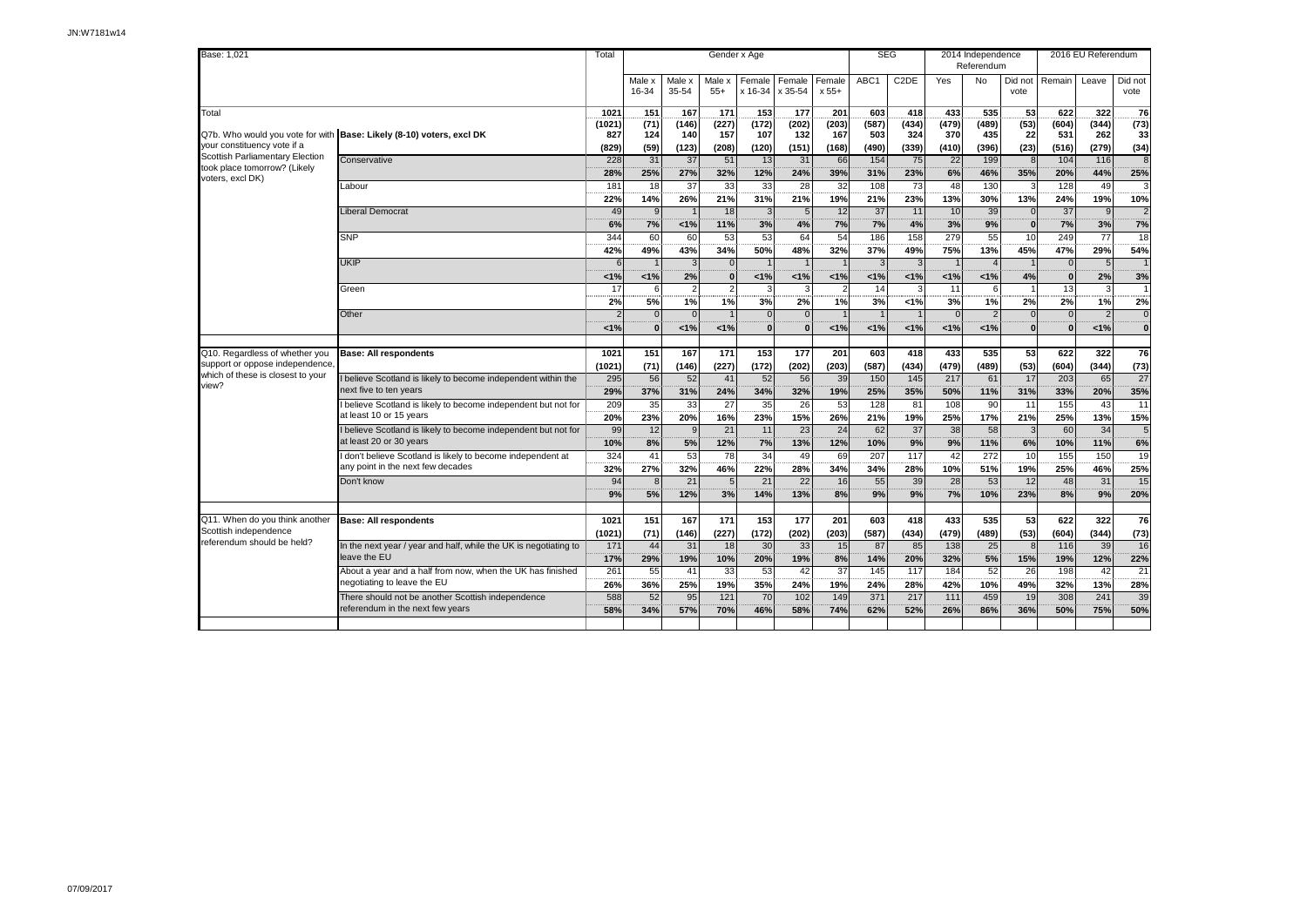| Base: 1,021                                                                         |                                                                                                  |                      |                |                 |                |                 | 2016 Holyrood Constituency |                     |                            |                            |                       |                       |                             | 2017 Westminster |                            |                       |                                |              | Country of birth         |                      |
|-------------------------------------------------------------------------------------|--------------------------------------------------------------------------------------------------|----------------------|----------------|-----------------|----------------|-----------------|----------------------------|---------------------|----------------------------|----------------------------|-----------------------|-----------------------|-----------------------------|------------------|----------------------------|-----------------------|--------------------------------|--------------|--------------------------|----------------------|
|                                                                                     |                                                                                                  |                      | Con            | Lab             | Lib Dem        | <b>SNP</b>      | Other                      | Did not<br>vote     | Can't<br>rememb<br>er      | Not<br>eligible<br>to vote | conserv<br>ative      | Labour                | Liberal<br>Democr<br>at     | <b>SNP</b>       | Did not<br>vote            | Can't<br>rememb<br>er | Not<br>eligible<br>to vote     | d            | Scotlan England          | Other                |
| Total                                                                               |                                                                                                  | 1021<br>(1021)       | 193<br>(196)   | 228<br>(207)    | 72<br>(59)     | 347<br>(382)    | 19<br>(18)                 | 90<br>(87)          | 57<br>(56)                 | 15<br>(16)                 | 268<br>(268)          | 254<br>(217)          | 64<br>(49)                  | 346<br>(385)     | 63<br>(62)                 | 16<br>(16)            | 6<br>(6)                       | 847<br>(792) | 92 <br>(162)             | 82<br>(67)           |
| your constituency vote if a                                                         | Q7b. Who would you vote for with Base: Likely (8-10) voters, excl DK                             | 827<br>(829)         | 178<br>(182)   | 193<br>(176)    | 62<br>(48)     | 308<br>(340)    | 16<br>(14)                 | 38<br>(38)          | 22<br>(22)                 | (9)                        | 222<br>(223)          | 205<br>(176)          | 59<br>(45)                  | 313<br>(351)     | 20<br>(20)                 | 2<br>(2)              | $\overline{\mathbf{1}}$<br>(1) | 698<br>(655) | 74<br>(129)              | 55<br>(45)           |
| Scottish Parliamentary Election<br>took place tomorrow? (Likely<br>voters, excl DK) | Conservative                                                                                     | 228<br>28%           | 141<br>79%     | 38<br>20%       | 15<br>24%      | 17<br>6%        | 11%                        | 19%                 | 21%                        | 37%                        | 196<br>88%            | 20<br>10%             | $5\overline{5}$<br>8%       | 1%               | $\overline{2}$<br>12%      | $\Omega$              | 100%                           | 182<br>26%   | 30<br>41%                | 16<br>29%            |
|                                                                                     | Labour                                                                                           | 181<br>22%           | 12<br>7%       | 111<br>57%      | 11<br>18%      | 23<br>7%        | 20%                        | 12<br>32%           | 31%                        | 22%                        | 10<br>5%              | 150<br>73%            | 11<br>19%                   | 6<br>2%          | 3<br>14%                   | $\Omega$              |                                | 155<br>22%   | $\overline{17}$<br>23%   | Q<br>16%             |
|                                                                                     | <b>Liberal Democrat</b>                                                                          | 49<br>6%             | 3%             | 1%              | 30<br>49%<br>6 | 6<br>2%         | $\Omega$                   | 3%                  | 13%                        |                            | 5<br>2%<br>5          | 3<br>1%               | 39<br>66%                   | $\Omega$         | 5%                         | $\Omega$<br>$\Omega$  |                                | 38<br>5%     | 5%                       | 13%                  |
|                                                                                     | <b>SNP</b><br><b>UKIP</b>                                                                        | 344<br>42%<br>6      | 18<br>10%      | 36<br>19%       | 9%<br>$\Omega$ | 255<br>83%      | 19%                        | 15<br>39%           | $\overline{7}$<br>32%      | 42%                        | 2%                    | 22<br>10%<br>$\Omega$ | 3<br>6%<br>$\Omega$         | 299<br>95%       | 14<br>66%                  | 48%                   | $\Omega$                       | 302<br>43%   | 19<br>25%                | 23<br>42%            |
|                                                                                     | Green                                                                                            | 1%<br>17             | 1%             | 1%              | $\mathbf{0}$   | 1%<br>-6        | 7%                         | 2%<br>$\mathcal{P}$ | $\Omega$<br>$\overline{1}$ |                            | 2%<br>$\Omega$        | $\Omega$<br>11        | $\bf{0}$                    | $\Omega$         | 3%<br>$\Omega$             | $\Omega$              | $\Omega$                       | 1%<br>13     | 2%<br>$\mathcal{R}$      | $\mathbf{0}$         |
|                                                                                     | Other                                                                                            | 2%<br>$\overline{2}$ | 1%<br>$\Omega$ | 2%<br>$\Omega$  | 0<br>$\Omega$  | 2%              | 29%                        | 4%<br>$\Omega$      | 3%<br>$\overline{0}$       |                            | C<br>$\overline{2}$   | 5%<br>$\Omega$        | 1%<br>$\Omega$              | 1%<br>$\Omega$   | $\Omega$<br>$\overline{0}$ | 52%<br>$\Omega$       |                                | 2%<br>2      | 4%<br>$\Omega$           | 2%<br>$\overline{0}$ |
|                                                                                     |                                                                                                  | 1%                   | $\Omega$       |                 | $\Omega$       | £               | 15%                        | $\Omega$            | $\Omega$                   |                            | 1%                    | $\Omega$              | $\Omega$                    | $\Omega$         | $\Omega$                   | $\Omega$              | C                              | 1%           | 0                        | $\Omega$             |
| Q10. Regardless of whether you<br>support or oppose independence                    | <b>Base: All respondents</b>                                                                     | 1021<br>(1021)       | 193<br>(196)   | 228<br>(207)    | 72<br>(59)     | 347<br>(382)    | 19<br>(18)                 | 90l<br>(87)         | 57<br>(56)                 | 15<br>(16)                 | 268<br>(268)          | 254<br>(217)          | 64<br>(49)                  | 346<br>(385)     | 63<br>(62)                 | 16<br>(16)            | -6<br>(6)                      | 847<br>(792) | 92 <sub>l</sub><br>(162) | 82<br>(67)           |
| which of these is closest to your<br>view?                                          | I believe Scotland is likely to become independent within the<br>next five to ten years          | 295<br>29%           | 24<br>12%      | 39<br>17%       | 13%            | 183<br>53%      | 10%                        | 25<br>28%           | 10<br>17%                  | 22%                        | 20<br>8%              | 39<br>15%             | 6<br>9%                     | 199<br>58%       | 21<br>34%                  | 27%                   | 53%                            | 246<br>29%   | 16<br>18%                | 32<br>39%            |
|                                                                                     | I believe Scotland is likely to become independent but not for<br>at least 10 or 15 years        | 209<br>20%           | 27<br>14%      | 45<br>20%       | 18<br>25%      | 81<br>23%       | 48%                        | 18<br>20%           | $\overline{7}$<br>12%      | 21%                        | 24<br>9%              | 81<br>32%             | 17<br>26%                   | 71<br>20%        | 13<br>21%                  | 19%                   |                                | 176<br>21%   | 15<br>16%                | 19<br>23%            |
|                                                                                     | I believe Scotland is likely to become independent but not for<br>at least 20 or 30 years        | 99<br>10%            | 16<br>8%       | 26<br>11%       | 5%             | 26<br>7%        | 9%                         | 10%                 | 16<br>28%                  | 10%                        | 31<br>12%             | 33<br>13%             | 3<br>5%                     | 23<br>7%         | .5<br>9%                   | 15%                   | $\Omega$                       | 84<br>10%    | 10<br>11%                | 5%                   |
|                                                                                     | I don't believe Scotland is likely to become independent at<br>any point in the next few decades | 324<br>32%           | 114<br>59%     | 90<br>39%<br>28 | 38<br>53%<br>3 | 35<br>10%<br>22 | 21%                        | 26<br>29%<br>12     | 12<br>20%<br>12            | 40%                        | 169<br>63%<br>23      | 78<br>31%<br>23       | 36<br>56%<br>$\overline{2}$ | 21<br>6%<br>31   | 13<br>20%<br>10            | 22%                   | 29%                            | 268<br>32%   | 39<br>42%<br>12          | 17<br>20%<br>10      |
|                                                                                     | Don't know                                                                                       | 94<br>9%             | 13<br>7%       | 12%             | 4%             | 6%              | 12%                        | 14%                 | 21%                        | 8%                         | 9%                    | 9%                    | 3%                          | 9%               | 16%                        | 17%                   | 18%                            | 72<br>9%     | 13%                      | 12%                  |
| Q11. When do you think another<br>Scottish independence                             | <b>Base: All respondents</b>                                                                     | 1021<br>(1021)       | 193<br>(196)   | 228<br>(207)    | 72<br>(59)     | 347<br>(382)    | 19<br>(18)                 | 90<br>(87)          | 57<br>(56)                 | 15<br>(16)                 | 268<br>(268)          | 254<br>(217)          | 64<br>(49)                  | 346<br>(385)     | 63<br>(62)                 | 16<br>(16)            | -6<br>(6)                      | 847<br>(792) | 92 <br>(162)             | 82<br>(67)           |
| referendum should be held?                                                          | In the next year / year and half, while the UK is negotiating to<br>leave the EU                 | 171<br>17%           | 14<br>7%       | 33<br>15%       | 10%            | 106<br>31%      | $\Omega$<br>$\Omega$       | 8%                  | $\overline{3}$<br>4%       | 13%                        | $\overline{5}$<br>2%  | 33<br>13%             | $\vert$ 9<br>14%            | 109<br>32%       | -9<br>14%                  | 3<br>18%              | $\tilde{z}$<br>34%             | 146<br>17%   | 10 <sup>1</sup><br>11%   | 15<br>19%            |
|                                                                                     | About a year and a half from now, when the UK has finished<br>negotiating to leave the EU        | 261<br>26%           | 14<br>7%       | 41<br>18%       | 10<br>13%      | 145<br>42%      | $\mathbf{Q}$<br>45%        | 31<br>34%           | 8<br>14%                   | 31%                        | $\overline{11}$<br>4% | 52<br>21%             | $\overline{4}$<br>6%        | 166<br>48%       | 19<br>31%                  | 26%                   | 37%                            | 218<br>26%   | 17<br>18%                | 26<br>32%            |
|                                                                                     | There should not be another Scottish independence<br>referendum in the next few years            | 588<br>58%           | 166<br>86%     | 154<br>67%      | 55<br>77%      | 96<br>28%       | 11<br>55%                  | 52<br>58%           | 47<br>82%                  | 56%                        | 252<br>94%            | 169<br>66%            | 51<br>79%                   | 70<br>20%        | 34<br>55%                  | 56%                   | 29%                            | 482<br>57%   | 65<br>71%                | 41<br>50%            |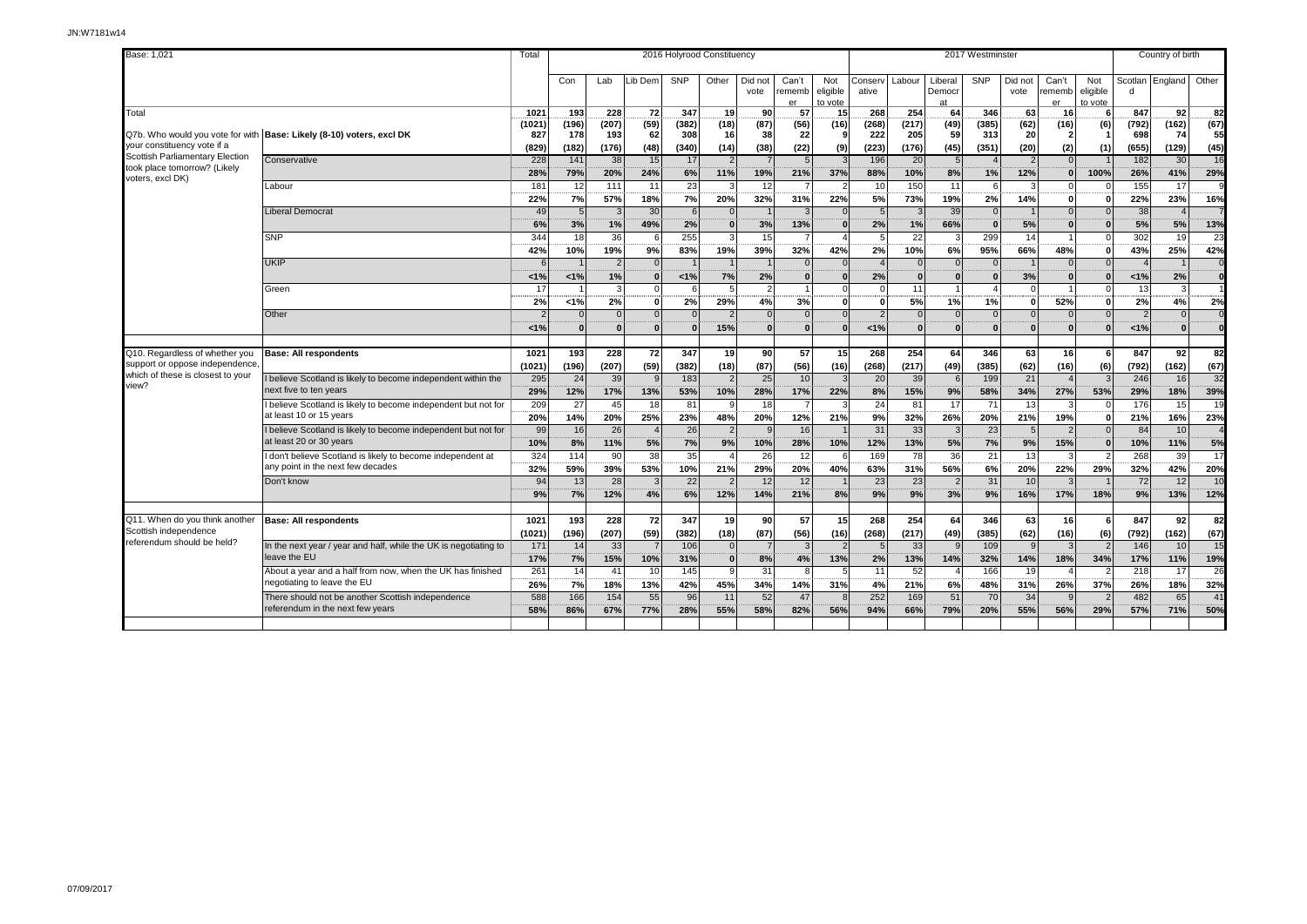| Base: 1,021                                                           |                                   |                  |                 |                 |                 | Gender x Age   |                           |                 | <b>SEG</b>      |                   |                  | 2014 Independence<br>Referendum |                      |                  | 2016 EU Referendum |                 |
|-----------------------------------------------------------------------|-----------------------------------|------------------|-----------------|-----------------|-----------------|----------------|---------------------------|-----------------|-----------------|-------------------|------------------|---------------------------------|----------------------|------------------|--------------------|-----------------|
|                                                                       |                                   |                  | Male x<br>16-34 | Male x<br>35-54 | Male x<br>$55+$ | Female         | Female<br>x 16-34 x 35-54 | Female<br>x 55+ | ABC1            | C <sub>2</sub> DE | Yes              | No                              | Did not<br>vote      | Remain           | Leave              | Did not<br>vote |
| Total                                                                 |                                   | 1021             | 151             | 167             | 171             | 153            | 177                       | 201             | 603             | 418               | 433              | 535                             | 53                   | 622              | 322                | 76              |
| A1. do you think that as a result of Base: All respondents            |                                   | (1021)           | (71)<br>151     | (146)<br>167    | (227)<br>171    | (172)<br>153   | (202)<br>177              | (203)           | (587)<br>603    | (434)<br>418      | (479)<br>433     | (489)<br>535                    | (53)<br>53           | (604)<br>622     | (344)<br>322       | (73)<br>76      |
| having the Scottish Parliament                                        |                                   | 1021<br>(1021)   | (71)            | (146)           | (227)           | (172)          | (202)                     | 201<br>(203)    | (587)           | (434)             | (479)            | (489)                           | (53)                 | (604)            | (344)              |                 |
| the health service in Scotland has 5 - Much better                    |                                   | 173              | 40              | 30              | 23              | 31             | 29                        | 20              | 92              | 82                | 137              | 31                              | 6                    | 134              | 28                 | (73)<br>11      |
| got better, worse or has it not                                       |                                   | 17%              | 26%             | 18%             | 13%             | 20%            | 16%                       | 10%             | 15%             | 20%               | 32%              | 6%                              | 11%                  | 22%              | 9%                 | 15%             |
| made much difference either way.                                      | 4 - A little better               | 281              | 42              | 46              | 45              | 53             | 50                        | 45              | 179             | 102               | $\overline{172}$ | 94                              | 15                   | 195              | 69                 | 18              |
|                                                                       |                                   | 28%              | 28%             | 28%             | 26%             | 35%            | 29%                       | 22%             | 30%             | 24%               | 40%              | 18%                             | 29%                  | 31%              | 21%                | 23%             |
|                                                                       | 3 - Not made much of a difference | 362              | 56              | 58              | 47              | 53             | 76                        | 72              | 197             | 165               | 104              | 230                             | 28                   | 206              | 118                | 37              |
|                                                                       |                                   | 35%              | 37%             | 35%             | 28%             | 34%            | 43%                       | 36%             | 33%             | 40%               | 24%              | 43%                             | 52%                  | 33%              | 37%                | 49%             |
|                                                                       | 2 - A little worse                | 103              | 5               | 14              | 36              | 10             | 10                        | 27              | 58              | 45                | 12               | 88                              | 3                    | 43               | 53                 | 8               |
|                                                                       |                                   | 10%              | 3%              | 8%              | 21%             | 7%             | 6%                        | 13%             | 10%             | 11%               | 3%               | 16%                             | 6%                   | 7%               | 16%                | 10%             |
|                                                                       | 1 - Much worse                    | 102              | 8               | 19              | 20              | 5 <sub>l</sub> | 12                        | 37              | 78              | 23                | 9                | 92                              | $\overline{1}$       | 45               | 54                 | $\overline{2}$  |
|                                                                       |                                   | 10%              | 5%              | 11%             | 12%             | 4%             | 7%                        | 18%             | 13%             | 6%                | 2%               | 17%                             | 2%                   | 7%               | 17%                | 3%              |
|                                                                       | Net: Better                       | 455              | 82              | 76              | 67              | 85             | 79                        | 65              | 270             | 184               | 309              | 125                             | 21                   | 329              | 97                 | 29              |
|                                                                       |                                   | 45%              | 54%             | 46%             | 39%             | 55%            | 45%                       | 32%             | 45%             | 44%               | 71%              | 23%                             | 40%                  | 53%              | 30%                | 38%             |
|                                                                       | Net: Worse                        | $\overline{205}$ | 13              | $\overline{32}$ | $\overline{56}$ | 16             | $\overline{22}$           | 64              | $\frac{136}{ }$ | 69                | $\overline{20}$  | 180                             |                      | 88               | 107                | $\overline{10}$ |
|                                                                       |                                   | 20%              | 9%              | 19%             | 33%             | 10%            | 13%                       | 32%             | 23%             | 16%               | 5%               | 34%                             | 8%                   | 14%              | 33%                | 13%             |
|                                                                       | Mean score                        | 3.6              | 3.8             | 3.6             | 3.4             | 3.7            | 3.6                       | 3.4             | 3.6             | 3.6               | 4.0              | 3.2                             | 3.4                  | 3.7              | 3.3                | 3.4             |
|                                                                       |                                   |                  |                 |                 |                 |                |                           |                 |                 |                   |                  |                                 |                      |                  |                    |                 |
| A2. schools in Scotland have got<br>better, worse, or has it not made | <b>Base: All respondents</b>      | 1021             | 151             | 167             | 171             | 153            | 177                       | 201             | 603             | 418               | 433              | 535                             | 53                   | 622              | 322                | 76              |
| much difference either way?                                           | 5 - Much better                   | (1021)<br>117    | (71)<br>34      | (146)<br>23     | (227)<br>11     | (172)<br>22    | (202)<br>17               | (203)           | (587)<br>60     | (434)<br>56       | (479)<br>90      | (489)<br>23                     | (53)<br>$\mathbf{3}$ | (604)<br>82      | (344)<br>23        | (73)<br>11      |
|                                                                       |                                   | 11%              | 23%             | 14%             | 7%              | 14%            | 9%                        | 5%              | 10%             | 13%               | 21%              | 4%                              | 6%                   | 13%              | 7%                 | 15%             |
|                                                                       | 4 - A little better               | 239              | 37              | 41              | 28              | 54             | 41                        | 39              | 128             | 110               | 162              | 61                              | 16                   | 178              | 44                 | 16              |
|                                                                       |                                   | 23%              | 24%             | 25%             | 16%             | 35%            | 23%                       | 19%             | 21%             | 26%               | 37%              | 11%                             | 30%                  | 29%              | 14%                | 21%             |
|                                                                       | 3 - Not made much of a difference | 342              | 45              | 45              | 54              | 54             | 72                        | 71              | 193             | 149               | $\overline{142}$ | 177                             | 23                   | 204              | 104                | 34              |
|                                                                       |                                   | 33%              | 30%             | 27%             | 32%             | 35%            | 41%                       | 35%             | 32%             | 36%               | 33%              | 33%                             | 43%                  | 33%              | 32%                | 45%             |
|                                                                       | 2 - A little worse                | 156              | 17              | 29              | 42              | 12             | 21                        | 36              | 100             | 57                | $\overline{27}$  | 119                             | 10                   | 87               | 62                 | $\overline{7}$  |
|                                                                       |                                   | 15%              | 11%             | 17%             | 24%             | 8%             | 12%                       | 18%             | 17%             | 14%               | 6%               | 22%                             | 18%                  | 14%              | 19%                | 9%              |
|                                                                       | 1 - Much worse                    | 168              | 19              | 29              | 36              | 12             | 26                        | 47              | 122             | 46                | 11               | 155                             | $\overline{2}$       | 71               | 89                 | 8               |
|                                                                       |                                   | 16%              | 12%             | 17%             | 21%             | 8%             | 15%                       | 23%             | 20%             | 11%               | 3%               | 29%                             | 3%                   | 11%              | 28%                | 10%             |
|                                                                       | Net: Better                       | 355              | 71              | 64              | 39              | 75             | 58                        | 48              | 188             | 167               | 252              | 84                              | 19                   | 261              | 67                 | 27              |
|                                                                       |                                   | 35%              | 47%             | 39%             | 23%             | 49%            | 33%                       | 24%             | 31%             | 40%               | 58%              | 16%                             | 36%                  | 42%              | 21%                | 36%             |
|                                                                       | Net: Worse                        | 324              | 35              | 58              | 78              | 24             | 47                        | 83              | 222             | 103               | 39               | 274                             | 11                   | 158              | 152                | 15              |
|                                                                       |                                   | 32%              | 23%             | 34%             | 45%             | 15%            | 27%                       | 41%             | 37%             | 25%               | 9%               | 51%                             | 21%                  | 25%              | 47%                | 19%             |
|                                                                       | Mean score                        | 3.4              | 3.7             | 3.4             | 3.1             | 3.6            | 3.4                       | 3.1             | 3.3             | 3.4               | $\overline{3.7}$ | 3.0                             | 3.3                  | $\overline{3.5}$ | 3.1                | 3.5             |
|                                                                       |                                   |                  |                 |                 |                 |                |                           |                 |                 |                   |                  |                                 |                      |                  |                    |                 |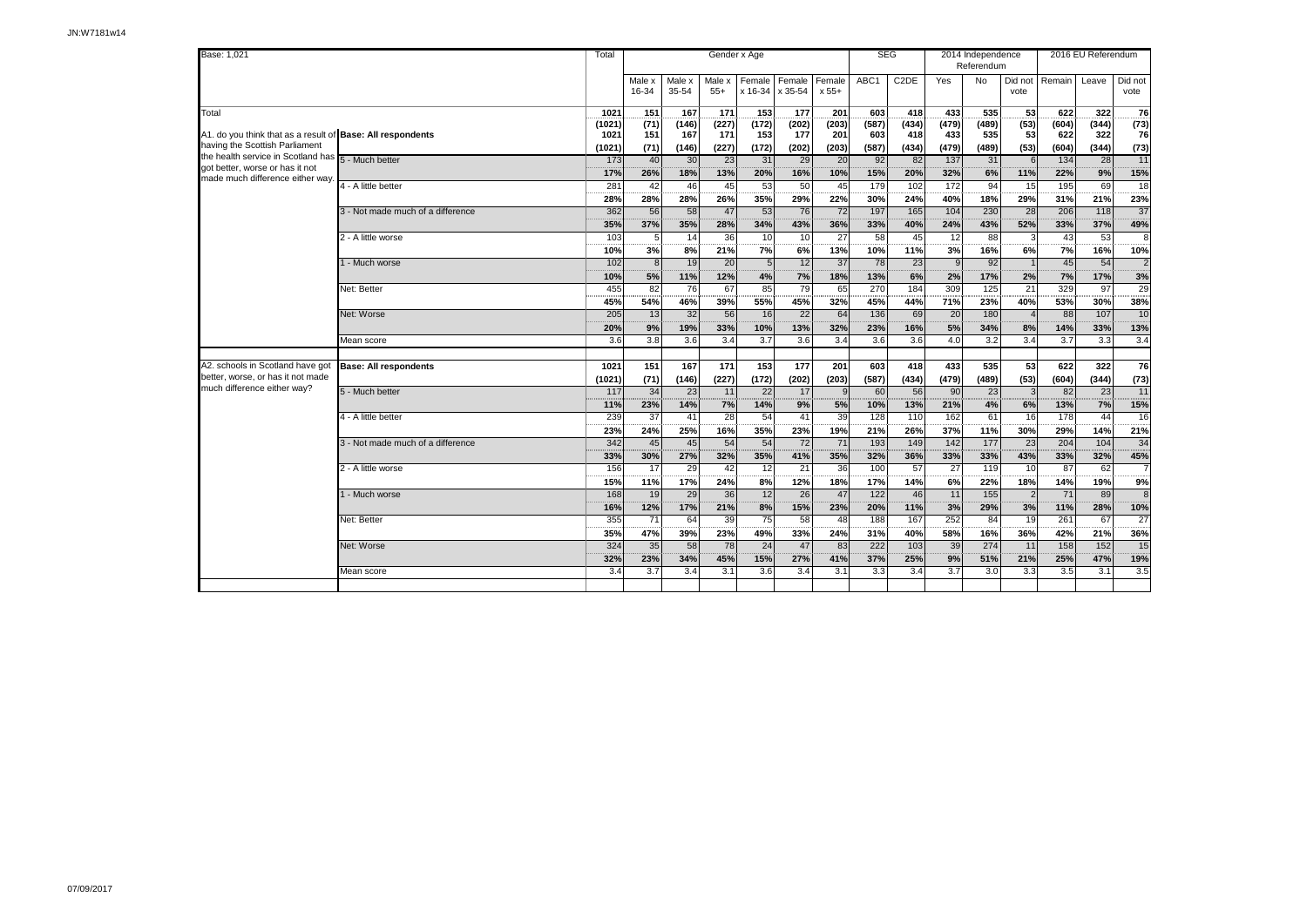| Base: 1.021                                                           |                                   | Total          |              |              |                | 2016 Holyrood Constituency |               |                         |                       |                            |                   |              |                         | 2017 Westminster |                 |                       |                            |              | Country of birth |            |
|-----------------------------------------------------------------------|-----------------------------------|----------------|--------------|--------------|----------------|----------------------------|---------------|-------------------------|-----------------------|----------------------------|-------------------|--------------|-------------------------|------------------|-----------------|-----------------------|----------------------------|--------------|------------------|------------|
|                                                                       |                                   |                | Con          | Lab          | Lib Dem        | <b>SNP</b>                 | Other         | Did not<br>vote         | Can't<br>rememb<br>er | Not<br>eligible<br>to vote | Conservl<br>ative | Labour       | Liberal<br>Democr<br>at | SNP              | Did not<br>vote | Can't<br>rememb<br>er | Not<br>eligible<br>to vote | d            | Scotlan England  | Other      |
| Total                                                                 |                                   | 1021           | 193          | 228          | 72             | 347                        | 19            | 90                      | 57                    | 15                         | 268               | 254          | 64                      | 346              | 63              | 16                    |                            | 847          | 92               | 82         |
| A1. do you think that as a result of Base: All respondents            |                                   | (1021)<br>1021 | (196)<br>193 | (207)<br>228 | (59)<br>72     | (382)<br>347               | (18)<br>19    | (87)<br>90 <sub>0</sub> | (56)<br>57            | (16)<br>15                 | (268)<br>268      | (217)<br>254 | (49)<br>64              | (385)<br>346     | (62)<br>63      | (16)<br>16            | (6)<br>6                   | (792)<br>847 | (162)<br>92      | (67)<br>82 |
| having the Scottish Parliament                                        |                                   | (1021)         | (196)        | (207)        | (59)           | (382)                      | (18)          | (87)                    | (56)                  | (16)                       | (268)             | (217)        | (49)                    | (385)            | (62)            | (16)                  | (6)                        | (792)        | (162)            | (67)       |
| the health service in Scotland has 5 - Much better                    |                                   | 173            | 17           | 31           | $\overline{2}$ | 105                        | 5             | 10                      |                       |                            |                   | 28           | $\vert$ 3               | 123              | 6               | $\overline{2}$        |                            | 151          | -81              | 14         |
| got better, worse or has it not                                       |                                   | 17%            | 9%           | 14%          | 3%             | 30%                        | 28%           | 11%                     | 2%                    | 17%                        | 4%                | 11%          | 5%                      | 36%              | 9%              | 15%                   | 18%                        | 18%          | 9%               | 18%        |
| made much difference either way                                       | 4 - A little better               | 281            | 34           | 59           | 14             | 128                        |               | 28                      | 12                    |                            | 34                | 68           | 15                      | 139              | 19              |                       |                            | 231          | 25               | 25         |
|                                                                       |                                   | 28%            | 18%          | 26%          | 19%            | 37%                        | 16%           | 31%                     | 21%                   | 21%                        | 13%               | 27%          | 24%                     | 40%              | 31%             | 11%                   | 31%                        | 27%          | 27%              | 31%        |
|                                                                       | 3 - Not made much of a difference | 362            | 70           | 83           | 36             | 91                         |               | 40                      | 29                    |                            | 109               | 112          | 31                      | 67               | 32              |                       |                            | 291          | 41               | 30         |
|                                                                       |                                   | 35%            | 36%          | 36%          | 50%            | 26%                        | 38%           | 45%                     | 51%                   | 39%                        | 41%               | 44%          | 49%                     | 19%              | 52%             | 37%                   | 37%                        | 34%          | 44%              | 37%        |
|                                                                       | 2 - A little worse                | 103            | 36           | 23           | 12             | 13                         |               |                         | 10                    |                            | 52                | 20           | 11                      | 12               | $\overline{2}$  |                       |                            | 91           |                  |            |
|                                                                       |                                   | 10%            | 18%          | 10%          | 16%            | 4%                         | 12%           | 7%                      | 18%                   | 6%                         | 20%               | 8%           | 17%                     | 3%               | 3%              | 30%                   | 14%                        | 11%          | 7%               | 6%         |
|                                                                       | 1 - Much worse                    | 102            | 37           | 32           | 8              | $\mathfrak{c}$             |               |                         | 5                     |                            | 64                | 25           | $\overline{A}$          |                  | $\mathbf{3}$    |                       |                            | 84           | 11               |            |
|                                                                       |                                   | 10%            | 19%          | 14%          | 11%            | 3%                         | 6%            | 7%                      | 9%                    | 17%                        | 24%               | 10%          | 6%                      | 1%               | 5%              | 7%                    |                            | 10%          | 12%              | 8%         |
|                                                                       | Net: Better                       | 455            | 51           | 91           | 16             | 233                        | 9             | 37                      | 13                    |                            | 43                | 96           | 18                      | 262              | 25              |                       |                            | 381          | 34               | 40         |
|                                                                       |                                   | 45%            | 26%          | 40%          | 22%            | 67%                        | 44%           | 42%                     | 22%                   | 39%                        | 16%               | 38%          | 28%                     | 76%              | 40%             | 26%                   | 48%                        | 45%          | 37%              | 49%        |
|                                                                       | Net: Worse                        | 205            | 73           | 54           | 20             | 23                         |               | 12                      | 15                    |                            | 116               | 45           | 14                      | 17               | -5              |                       |                            | 175          | 17               | 12         |
|                                                                       |                                   | 20%            | 38%          | 24%          | 28%            | 7%                         | 18%           | 14%                     | 27%                   | 23%                        | 43%               | 18%          | 23%                     | 5%               | 8%              | 37%                   | 14%                        | 21%          | 19%              | 14%        |
|                                                                       | Mean score                        | 3.6            | 3.2          | 3.5          | 3.1            | 4.0                        | 3.6           | 3.5                     | 3.1                   | 3.6                        | 3.0               | 3.5          | 3.2                     | 4.1              | 3.5             | 3.1                   | 3.5                        | 3.6          | 3.4              | 3.6        |
|                                                                       |                                   |                |              |              |                |                            |               |                         |                       |                            |                   |              |                         |                  |                 |                       |                            |              |                  |            |
| A2. schools in Scotland have got<br>better, worse, or has it not made | <b>Base: All respondents</b>      | 1021           | 193<br>(196) | 228<br>(207) | 72<br>(59)     | 347<br>(382)               | 19<br>(18)    | 90 <sub>l</sub><br>(87) | 57<br>(56)            | 15<br>(16)                 | 268<br>(268)      | 254<br>(217) | 64<br>(49)              | 346<br>(385)     | 63<br>(62)      | 16<br>(16)            | - 6                        | 847<br>(792) | 92<br>(162)      | 82<br>(67) |
| much difference either way?                                           | 5 - Much better                   | (1021)<br>117  | 10           | 21           | $\mathbf{0}$   | 69                         |               | 8                       |                       |                            |                   | 23           | $\Omega$                | 77               | 6               |                       | (6)                        | 103          | $\overline{3}$   | 11         |
|                                                                       |                                   | 11%            | 5%           | 9%           | $\mathbf{0}$   | 20%                        | 16%           | 9%                      | 7%                    | 5%                         | 3%                | 9%           | $\bf{0}$                | 22%              | 9%              | 6%                    | 18%                        | 12%          | 3%               | 13%        |
|                                                                       | 4 - A little better               | 239            | 20           | 47           |                | 130                        |               | 22                      | $\overline{7}$        |                            | 18                | 55           |                         | 135              | 20              |                       |                            | 198          | 17               | 24         |
|                                                                       |                                   | 23%            | 10%          | 20%          | 11%            | 37%                        | 10%           | 24%                     | 13%                   | 28%                        | 7%                | 22%          | 12%                     | 39%              | 31%             | 14%                   | 16%                        | 23%          | 18%              | 29%        |
|                                                                       | 3 - Not made much of a difference | 342            | 51           | 73           | 27             | 107                        | $\mathcal{B}$ | 44                      | 27                    |                            | 62                | 103          | 27                      | 107              | 30              |                       |                            | 280          | 34               | 27         |
|                                                                       |                                   | 33%            | 26%          | 32%          | 38%            | 31%                        | 39%           | 49%                     | 48%                   | 30%                        | 23%               | 41%          | 42%                     | 31%              | 49%             | 45%                   | 52%                        | 33%          | 37%              | 32%        |
|                                                                       | 2 - A little worse                | 156            | 40           | 44           | 22             | 26                         |               | 8                       | 10                    |                            | 66                | 37           | 21                      | 25               | $\overline{2}$  |                       |                            | 130          | 17               | ۵          |
|                                                                       |                                   | 15%            | 21%          | 19%          | 31%            | 7%                         | 19%           | 8%                      | 18%                   | 19%                        | 24%               | 15%          | 32%                     | 7%               | 3%              | 28%                   | 14%                        | 15%          | 18%              | 11%        |
|                                                                       | 1 - Much worse                    | 168            | 73           | 43           | 15             | 15                         | 3             |                         | $\mathbf{R}$          |                            | 115               | 35           | $\mathbf{q}$            | $\mathcal{P}$    | 5               |                       |                            | 135          | 22               | 11         |
|                                                                       |                                   | 16%            | 38%          | 19%          | 20%            | 4%                         | 17%           | 9%                      | 15%                   | 17%                        | 43%               | 14%          | 14%                     | 1%               | 8%              | 7%                    |                            | 16%          | 23%              | 14%        |
|                                                                       | Net: Better                       | 355            | 30           | 67           | 8              | 199                        | -5            | 30                      | 11                    |                            | 25                | 78           | 8                       | 211              | 25              | 3                     |                            | 301          | 19               | 35         |
|                                                                       |                                   | 35%            | 15%          | 29%          | 11%            | 57%                        | 26%           | 33%                     | 20%                   | 34%                        | 9%                | 31%          | 12%                     | 61%              | 40%             | 20%                   | 34%                        | 36%          | 21%              | 43%        |
|                                                                       | Net: Worse                        | 324            | 112          | 88           | 37             | 41                         |               | 16                      | 19                    |                            | 181               | 73           | 29                      | 27               | $\overline{7}$  | $\epsilon$            |                            | 266          | 38               | 21         |
|                                                                       |                                   | 32%            | 58%          | 38%          | 52%            | 12%                        | 35%           | 18%                     | 33%                   | 37%                        | 68%               | 29%          | 46%                     | 8%               | 11%             | 35%                   | 14%                        | 31%          | 41%              | 25%        |
|                                                                       | Mean score                        | 3.4            | 3.0          | 3.2          | 2.7            | 3.7                        | 3.3           | 3.4                     | 3.1                   | 3.2                        | 2.8               | 3.3          | 2.8                     | 3.8              | 3.5             | 3.0                   | 3.4                        | 3.4          | 3.1              | 3.5        |
|                                                                       |                                   |                |              |              |                |                            |               |                         |                       |                            |                   |              |                         |                  |                 |                       |                            |              |                  |            |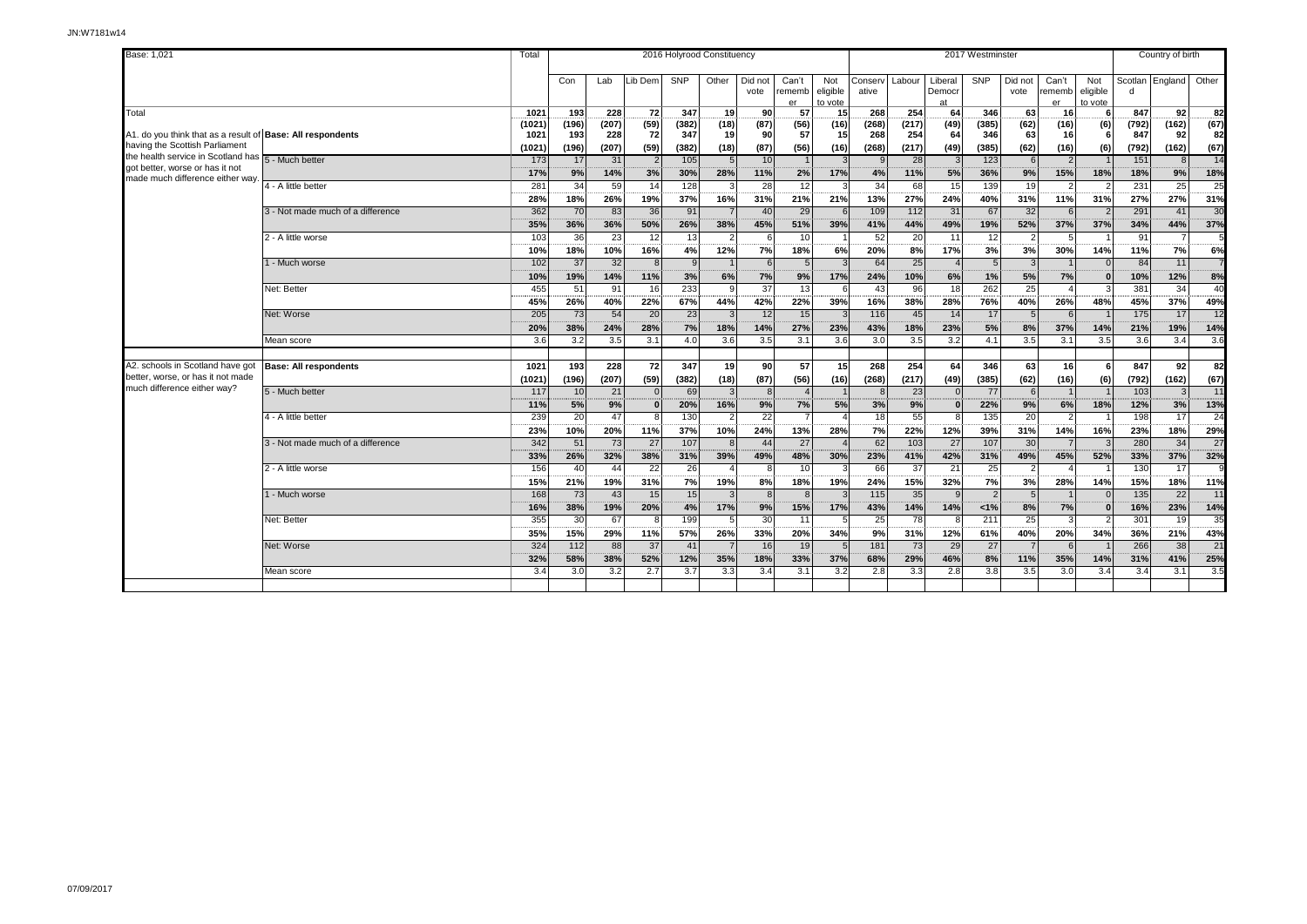| Base: 1,021                                                       |                                   | Total          |                        |                 |                      | Gender x Age           |                   |                   | <b>SEG</b>   |                         |                         | 2014 Independence<br>Referendum |                      |                         | 2016 EU Referendum      |                      |
|-------------------------------------------------------------------|-----------------------------------|----------------|------------------------|-----------------|----------------------|------------------------|-------------------|-------------------|--------------|-------------------------|-------------------------|---------------------------------|----------------------|-------------------------|-------------------------|----------------------|
|                                                                   |                                   |                | Male x<br>16-34        | Male x<br>35-54 | Male x<br>$55+$      | Female<br>x 16-34      | Female<br>x 35-54 | Female<br>$x 55+$ | ABC1         | C <sub>2</sub> DE       | Yes                     | No                              | Did not<br>vote      | Remain                  | Leave                   | Did not<br>vote      |
| Total                                                             |                                   | 1021<br>(1021) | 151<br>(71)            | 167<br>(146)    | 171<br>(227)         | 153<br>(172)           | 177<br>(202)      | 201<br>(203)      | 603<br>(587) | 418<br>(434)            | 433<br>(479)            | 535<br>(489)                    | 53<br>(53)           | 622<br>(604)            | 322<br>(344)            | 76<br>(73)           |
| A3. Scotland's economy has got<br>stronger, weaker, or has it not | <b>Base: All respondents</b>      | 1021<br>(1021) | 151<br>(71)            | 167<br>(146)    | 171<br>(227)         | 153<br>(172)           | 177<br>(202)      | 201<br>(203)      | 603<br>(587) | 418<br>(434)            | 433<br>(479)            | 535<br>(489)                    | 53<br>(53)           | 622<br>(604)            | 322<br>(344)            | 76<br>(73)           |
| made much difference either<br>wav?                               | 5 - Much stronger                 | 108<br>11%     | 25<br>17%              | 24<br>14%       | 8 <sup>1</sup><br>5% | 22<br>15%              | 15<br>8%          | 14<br>7%          | 55<br>9%     | 53<br>13%               | 86<br>20%               | 16<br>3%                        | 5<br>10%             | 80<br>13%               | 17<br>5%                | 11<br>14%            |
|                                                                   | 4 - A little stronger             | 271<br>27%     | 56<br>37%              | 41<br>24%       | 40<br>24%            | 52<br>34%              | 40<br>23%         | 42<br>21%         | 159<br>26%   | 112<br>27%              | 187<br>43%              | $\overline{71}$<br>13%          | 13<br>24%            | 195<br>31%              | 56<br>17%               | 20<br>26%            |
|                                                                   | 3 - Not made much of a difference | 375<br>37%     | 44<br>29%              | 60<br>36%       | 55<br>32%            | 58<br>38%              | 84<br>47%         | 74<br>37%         | 208<br>34%   | 167<br>40%              | 120<br>28%              | 226<br>42%                      | 29<br>55%            | 218<br>35%              | 120<br>37%              | 37<br>49%            |
|                                                                   | 2 - A little weaker               | 146<br>14%     | 12<br>8%               | 19<br>11%       | 41<br>24%            | 13<br>8%               | 24<br>13%         | 37<br>19%         | 92<br>15%    | 54<br>13%               | 25<br>6%                | 116<br>22%                      | 8%                   | 78<br>12%               | 64<br>20%               | $\overline{A}$<br>5% |
|                                                                   | 1 - Much weaker                   | 122<br>12%     | 15<br>10%              | 24<br>14%       | 27<br>16%            | 9<br>6%                | 14<br>8%          | 34<br>17%         | 90<br>15%    | 32<br>8%                | 14<br>3%                | 106<br>20%                      | $\overline{2}$<br>3% | 53<br>9%                | 65<br>20%               | $\overline{A}$<br>5% |
|                                                                   | Net: Stronger                     | 378<br>37%     | 81<br>54%              | 64<br>38%       | 48<br>28%            | 74<br>48%              | 55<br>31%         | 56<br>28%         | 214<br>35%   | 165<br>39%              | 274<br>63%              | 87<br>16%                       | 18<br>34%            | 274<br>44%              | 73<br>23%               | 31<br>40%            |
|                                                                   | Net: Weaker                       | 268<br>26%     | $\overline{26}$<br>17% | 43<br>26%       | 68<br>40%            | 21<br>14%              | 38<br>22%         | 71<br>35%         | 181<br>30%   | 86<br>21%               | 40<br>9%                | $\overline{222}$<br>42%         | 6<br>11%             | 131<br>21%              | 129<br>40%              | 8<br>11%             |
|                                                                   | Mean score                        | 3.1            | 3.4                    | 3.1             | 2.8                  | 3.4                    | 3.1               | 2.8               | 3.0          | 3.2                     | 3.7                     | 2.6                             | 3.3                  | 3.3                     | 2.7                     | 3.4                  |
| A4. ordinary people have more<br>say in how Scotland is governed, | <b>Base: All respondents</b>      | 1021<br>(1021) | 151<br>(71)            | 167<br>(146)    | 171<br>(227)         | 153<br>(172)           | 177<br>(202)      | 201<br>(203)      | 603<br>(587) | 418<br>(434)            | 433<br>(479)            | 535<br>(489)                    | 53<br>(53)           | 622<br>(604)            | 322<br>(344)            | 76<br>(73)           |
| less say, or has it not made much<br>difference either way?       | 5 - Much more say                 | 170<br>17%     | 49<br>33%              | 31<br>19%       | 23<br>13%            | 28<br>18%              | 19<br>10%         | 20<br>10%         | 102<br>17%   | 68<br>16%               | 130<br>30%              | 33<br>6%                        | 14%                  | 133<br>21%              | 25<br>8%                | 12<br>16%            |
|                                                                   | 4 - A little more say             | 329<br>32%     | 46<br>30%              | 60<br>36%       | 50<br>29%            | 49<br>32%              | 65<br>37%         | 59<br>29%         | 195<br>32%   | 134<br>32%              | 178<br>41%              | 134<br>25%                      | 16<br>31%            | 219<br>35%              | 87<br>27%               | 23<br>30%            |
|                                                                   | 3 - Not made much of a difference | 390<br>38%     | 48<br>32%              | 55<br>33%       | 61<br>35%            | $\overline{59}$<br>38% | 74<br>42%         | 95<br>47%         | 224<br>37%   | $\overline{167}$<br>40% | $\overline{112}$<br>26% | 252<br>47%                      | 27<br>50%            | $\overline{212}$<br>34% | $\overline{140}$<br>43% | 38<br>50%            |
|                                                                   | 2 - A little less say             | 67<br>7%       | 3<br>2%                | 9<br>5%         | 18<br>11%            | 10<br>6%               | 10<br>6%          | 18<br>9%          | 38<br>6%     | 30<br>$\overline{7\%}$  | 9<br>2%                 | 57<br>11%                       | $\overline{2}$<br>3% | 42<br>7%                | 25<br>8%                | 1%                   |
|                                                                   | 1 - Much less say                 | 64<br>6%       | 5<br>3%                | 12<br>7%        | 19<br>11%            | 8<br>5%                | 10<br>6%          | 10<br>5%          | 45<br>7%     | 19<br>5%                | 1%                      | 59<br>11%                       | 2%                   | 16<br>3%                | 45<br>14%               | 3<br>4%              |
|                                                                   | Net: More say                     | 499<br>49%     | 95<br>63%              | 91<br>55%       | 73<br>43%            | $\overline{77}$<br>50% | 83<br>47%         | 79<br>39%         | 297<br>49%   | 202<br>48%              | 308<br>71%              | 168<br>31%                      | 24<br>45%            | 352<br>57%              | 113<br>35%              | 35<br>45%            |
|                                                                   | Net: Less say                     | 131<br>13%     | 8<br>5%                | 21<br>13%       | 37<br>22%            | 18<br>12%              | 20<br>11%         | 27<br>14%         | 82<br>14%    | 49<br>12%               | 13<br>3%                | 116<br>22%                      | 3<br>5%              | 58<br>9%                | 70<br>22%               | $\overline{4}$<br>5% |
|                                                                   | Mean score                        | 3.5            | 3.9                    | 3.5             | 3.2                  | 3.5                    | 3.4               | 3.3               | 3.4          | 3.5                     | 4.0                     | 3.0                             | 3.5                  | 3.7                     | 3.1                     | 3.5                  |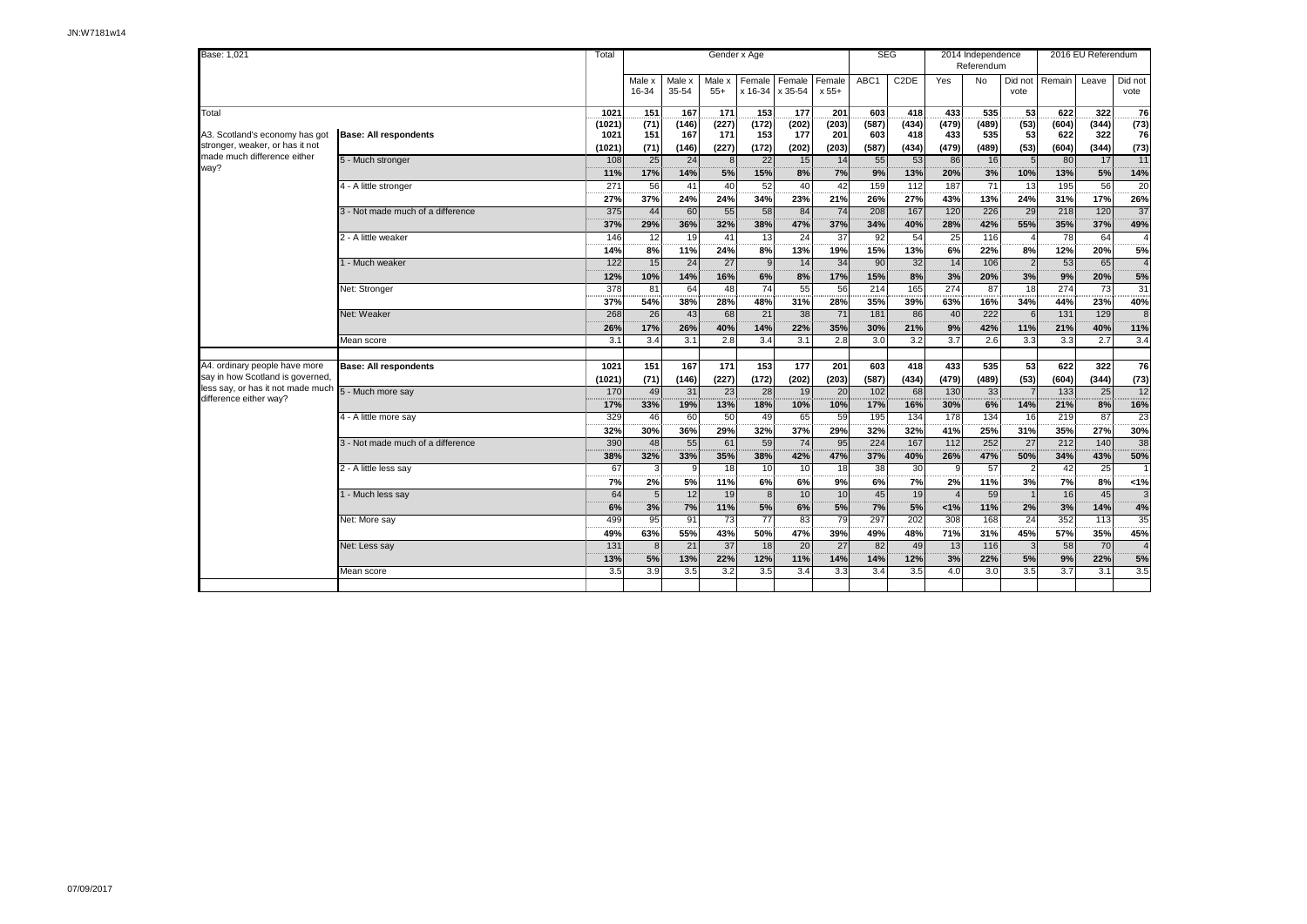| Base: 1,021                                                       |                                   | Total          |              |              |                 |                | 2016 Holyrood Constituency |                 |                       |                            |                  |                 |                         | 2017 Westminster |                 |                       |                            |              | Country of birth |                |
|-------------------------------------------------------------------|-----------------------------------|----------------|--------------|--------------|-----------------|----------------|----------------------------|-----------------|-----------------------|----------------------------|------------------|-----------------|-------------------------|------------------|-----------------|-----------------------|----------------------------|--------------|------------------|----------------|
|                                                                   |                                   |                | Con          | Lab          | Lib Dem         | SNP            | Other                      | Did not<br>vote | Can't<br>rememb<br>er | Not<br>eligible<br>to vote | Conserv<br>ative | Labour          | Liberal<br>Democr<br>at | <b>SNP</b>       | Did not<br>vote | Can't<br>rememb<br>er | Not<br>eligible<br>to vote | Scotlan<br>d | England          | Other          |
| Total                                                             |                                   | 1021           | 193          | 228          | 72              | 347            | 19                         | 90              | 57                    | 15                         | 268              | 254             | 64                      | 346              | 63              | 16                    |                            | 847          | 92               | 82             |
| A3. Scotland's economy has got                                    | <b>Base: All respondents</b>      | (1021)<br>1021 | (196)<br>193 | (207)<br>228 | (59)<br>72      | (382)<br>347   | (18)<br>19                 | (87)<br>90      | (56)<br>57            | (16)<br>15                 | (268)<br>268     | (217)<br>254    | (49)<br>64              | (385)<br>346     | (62)<br>63      | (16)<br>16            | (6)<br>-6                  | (792)<br>847 | (162)<br>92      | (67)<br>82     |
| stronger, weaker, or has it not                                   |                                   | (1021)         | (196)        | (207)        | (59)            | (382)          | (18)                       | (87)            | (56)                  | (16)                       | (268)            | (217)           | (49)                    | (385)            | (62)            | (16)                  | (6)                        | (792)        | (162)            | (67)           |
| made much difference either                                       | 5 - Much stronger                 | 108            | 11           | 18           | 0               | 68             |                            |                 |                       |                            |                  | 17              | $\overline{2}$          | 76               | $\overline{2}$  |                       |                            | 90           |                  | 12             |
| way?                                                              |                                   | 11%            | 6%           | 8%           | 0               | 20%            | 16%                        | 4%              | 2%                    | 12%                        | 3%               | 7%              | 2%                      | 22%              | 3%              | 6%                    | 18%                        | 11%          | 6%               | 15%            |
|                                                                   | 4 - A little stronger             | 271            | 28           | 50           | 13              | 140            |                            | 24              | 10                    |                            | 22               | 67              | 11                      | 143              | 23              |                       |                            | 225          | 18               | 27             |
|                                                                   |                                   | 27%            | 15%          | 22%          | 18%             | 40%            | 17%                        | 27%             | 18%                   | 14%                        | 8%               | 26%             | 18%                     | 41%              | 36%             | 11%                   | 31%                        | 27%          | 20%              | 33%            |
|                                                                   | 3 - Not made much of a difference | 375            | 51           | 88           | 29              | 105            | 11                         | 51              | 33                    |                            | 93               | 104             | 20                      | 108              | 35              |                       |                            | 309          | 39               | 27             |
|                                                                   |                                   | 37%            | 26%          | 38%          | 41%             | 30%            | 58%                        | 57%             | 58%                   | 45%                        | 35%              | 41%             | 32%                     | 31%              | 56%             | 60%                   | 52%                        | 36%          | 43%              | 33%            |
|                                                                   | 2 - A little weaker               | 146            | 51           | 36           | 21              | 25             | $\overline{2}$             |                 | $\overline{4}$        |                            | 66               | 44              | 22                      | 13               |                 |                       |                            | 118          | 17               | 11             |
|                                                                   |                                   | 14%            | 26%          | 16%          | 29%             | 7%             | 8%                         | 7%              | 8%                    | 11%                        | 24%              | 17%             | 34%                     | 4%               | 2%              | $\Omega$              |                            | 14%          | 18%              | 13%            |
|                                                                   | 1 - Much weaker                   | 122            | 52           | 36           | 9               | $\mathbf{q}$   | $\Omega$                   |                 |                       |                            | 80               | 22              | 9                       |                  | $\overline{2}$  |                       |                            | 104          | 12               | $\overline{5}$ |
|                                                                   |                                   | 12%            | 27%          | 16%          | 13%             | 3%             | $\Omega$                   | 5%              | 14%                   | 17%                        | 30%              | 9%              | 14%                     | 2%               | 3%              | 22%                   | $\epsilon$                 | 12%          | 13%              | 6%             |
|                                                                   | Net: Stronger                     | 378            | 39           | 68           | 13              | 208            |                            | 28              | 12                    |                            | 30               | 84              | 13                      | 219              | 25              |                       |                            | 315          | 23               | 39             |
|                                                                   |                                   | 37%            | 20%          | 30%          | 18%             | 60%            | 33%                        | 31%             | 21%                   | 27%                        | 11%              | 33%             | 20%                     | 63%              | 39%             | 17%                   | 48%                        | 37%          | 25%              | 48%            |
|                                                                   | Net: Weaker                       | 268            | 103          | 72           | 30              | 33             |                            | 11              | 12                    |                            | 146              | 66              | 31                      | 18               |                 |                       |                            | 223          | 29               | 16             |
|                                                                   |                                   | 26%            | 53%          | 32%          | 42%             | 10%            | 8%                         | 12%             | 22%                   | 29%                        | 54%              | 26%             | 48%                     | 5%               | 5%              | 22%                   |                            | 26%          | 32%              | 19%            |
|                                                                   | Mean score                        | 3.1            | 2.5          | 2.9          | 2.6             | 3.7            | 3.4                        | 3.2             | 2.9                   | 2.9                        | 2.3              | 3.1             | 2.6                     | 3.8              | 3.3             | 2.8                   | 3.7                        | 3.1          | 2.9              | 3.4            |
|                                                                   |                                   |                | 193          | 228          | $\overline{72}$ | 347            |                            | 90l             |                       | 15                         | 268              | 254             | 64                      | 346              | 63              | 16                    |                            | 847          | -92 l            | 82             |
| 44. ordinary people have more<br>say in how Scotland is governed, | <b>Base: All respondents</b>      | 1021<br>(1021) | (196)        | (207)        | (59)            | (382)          | 19<br>(18)                 | (87)            | 57<br>(56)            | (16)                       | (268)            | (217)           | (49)                    | (385)            | (62)            | (16)                  | - 6<br>(6)                 | (792)        | (162)            | (67)           |
| less say, or has it not made much                                 | 5 - Much more say                 | 170            | 18           | 30           | 6               | 98             |                            |                 | $\overline{2}$        |                            | 12               | 25              | 6                       | 114              | 10              | $\overline{2}$        |                            | 144          |                  | 16             |
| difference either way?                                            |                                   | 17%            | 9%           | 13%          | 9%              | 28%            | 16%                        | 10%             | 4%                    | 14%                        | 4%               | 10%             | 9%                      | 33%              | 16%             | 12%                   |                            | 17%          | 10%              | 20%            |
|                                                                   | 4 - A little more sav             | 329            | 49           | 64           | 17              | 148            |                            | 23              | 17                    |                            | $\overline{58}$  | $\overline{77}$ | 26                      | 148              | 16              | $\overline{2}$        |                            | 268          | $\overline{26}$  | 34             |
|                                                                   |                                   | 32%            | 26%          | 28%          | 24%             | 43%            | 35%                        | 25%             | 31%                   | 21%                        | 22%              | 30%             | 40%                     | 43%              | 25%             | 11%                   | 34%                        | 32%          | 29%              | 42%            |
|                                                                   | 3 - Not made much of a difference | 390            | 78           | 105          | 32              | 84             |                            | 52              | 29                    |                            | 127              | 117             | 19                      | 76               | 34              | 10 <sup>1</sup>       |                            | 324          | 41               | 25             |
|                                                                   |                                   | 38%            | 40%          | 46%          | 44%             | 24%            | 23%                        | 58%             | 50%                   | 47%                        | 47%              | 46%             | 29%                     | 22%              | 55%             | 62%                   | 66%                        | 38%          | 45%              | 30%            |
|                                                                   | 2 - A little less say             | 67             | 20           | 15           | 11              | <b>q</b>       |                            | 3               | 6                     |                            | 28               | 23              | 10                      |                  | $\overline{1}$  |                       |                            | 56           |                  |                |
|                                                                   |                                   | 7%             | 10%          | 6%           | 16%             | 3%             | 15%                        | 4%              | 10%                   |                            | 11%              | 9%              | 16%                     | 1%               | $< 1\%$         | 8%                    |                            | 7%           | 8%               | 5%             |
|                                                                   | 1 - Much less say                 | 64             | 28           | 14           | 5               | $\overline{7}$ | $\overline{2}$             | $\mathcal{R}$   | $\mathcal{R}$         |                            | 43               | 11              | $\boldsymbol{\Lambda}$  |                  | $\overline{2}$  |                       | $\Omega$                   | 54           | 8                | $\overline{2}$ |
|                                                                   |                                   | 6%             | 14%          | 6%           | 7%              | 2%             | 12%                        | 3%              | 5%                    | 17%                        | 16%              | 4%              | 6%                      | 1%               | 3%              | 7%                    |                            | 6%           | 8%               | 3%             |
|                                                                   | Net: More say                     | 499            | 68           | 94           | 24              | 247            | 10                         | 32              | 20                    |                            | 70               | 103             | 31                      | 262              | 26              |                       |                            | 412          | 36               | 51             |
|                                                                   |                                   | 49%            | 35%          | 41%          | 33%             | 71%            | 51%                        | 36%             | 35%                   | 35%                        | 26%              | 40%             | 49%                     | 76%              | 41%             | 23%                   | 34%                        | 49%          | 39%              | 62%            |
|                                                                   | Net: Less say                     | 131            | 48           | 29           | 16              | 16             |                            |                 |                       |                            | 71               | 34              | 14                      |                  | 3               |                       |                            | 110          | 15               | 6              |
|                                                                   |                                   | 13%            | 25%          | 13%          | 23%             | 5%             | 26%                        | 7%              | 15%                   | 17%                        | 27%              | 13%             | 22%                     | 2%               | 4%              | 15%                   |                            | 13%          | 16%              | 8%             |
|                                                                   | Mean score                        | 3.5            | 3.1          | 3.4          | 3.1             | 3.9            | 3.3                        | 3.4             | 3.2                   | 3.2                        | 2.9              | 3.3             | 3.3                     | 4.1              | 3.5             | 3.1                   | 3.3                        | 3.5          | 3.2              | 3.7            |
|                                                                   |                                   |                |              |              |                 |                |                            |                 |                       |                            |                  |                 |                         |                  |                 |                       |                            |              |                  |                |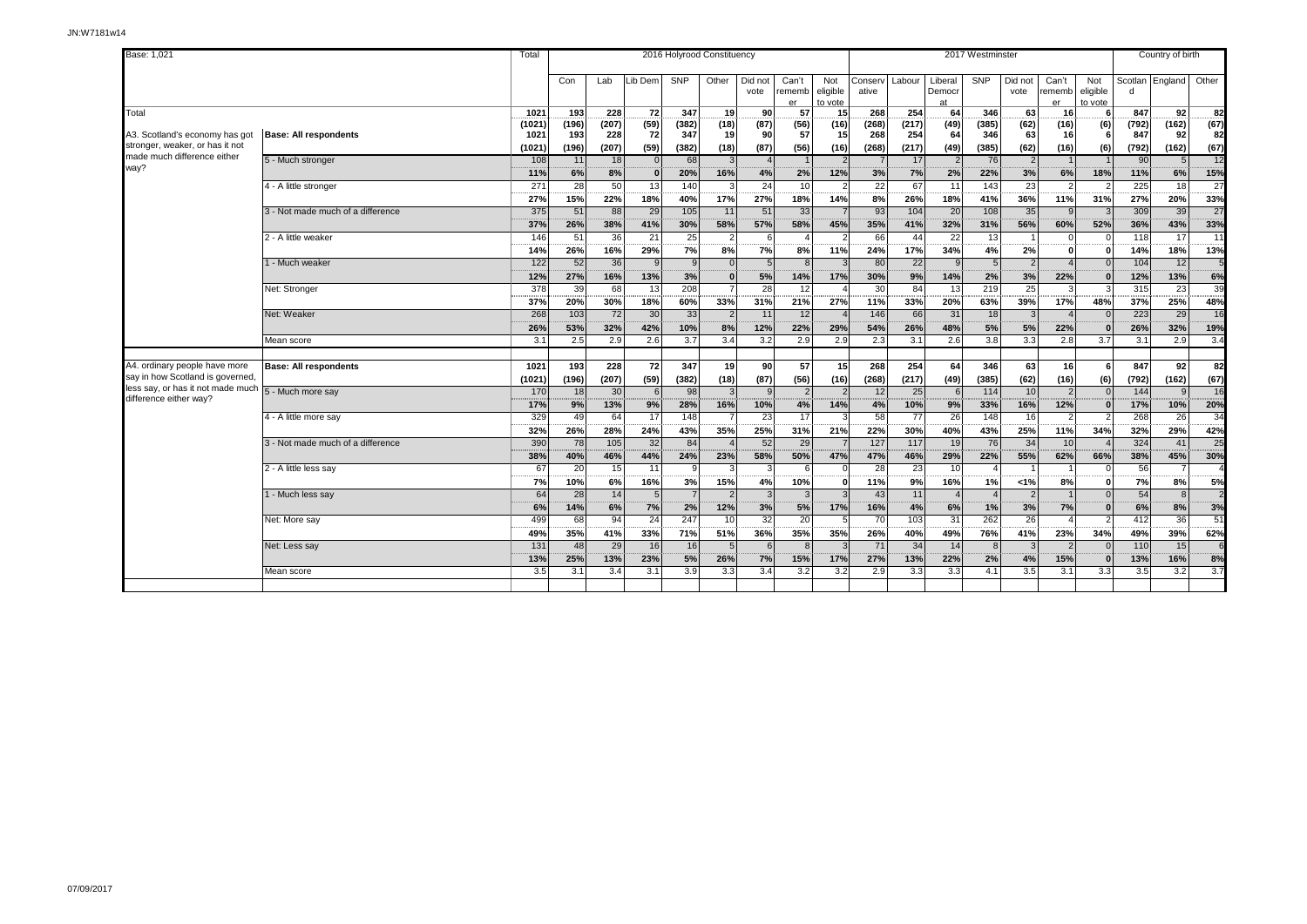| Base: 1.021                       |                                                             | Total          |                 |                 |                 | Gender x Age              |              |                 | <b>SEG</b>       |                   |              | 2014 Independence<br>Referendum |                 |              | 2016 EU Referendum |                 |
|-----------------------------------|-------------------------------------------------------------|----------------|-----------------|-----------------|-----------------|---------------------------|--------------|-----------------|------------------|-------------------|--------------|---------------------------------|-----------------|--------------|--------------------|-----------------|
|                                   |                                                             |                | Male x<br>16-34 | Male x<br>35-54 | Male x<br>$55+$ | Female<br>x 16-34 x 35-54 | Female       | Female<br>x 55+ | ABC <sub>1</sub> | C <sub>2</sub> DE | Yes          | No                              | Did not<br>vote | Remain       | Leave              | Did not<br>vote |
| Total                             |                                                             | 1021           | 151             | 167             | 171             | 153                       | 177          | 201             | 603              | 418               | 433          | 535                             | 53              | 622          | 322                | 76              |
| A7. Which comes closest to your   | <b>Base: All respondents</b>                                | (1021)<br>1021 | (71)<br>151     | (146)<br>167    | (227)<br>171    | (172)<br>153              | (202)<br>177 | (203)<br>201    | (587)<br>603     | (434)<br>418      | (479)<br>433 | (489)<br>535                    | (53)<br>53      | (604)<br>622 | (344)<br>322       | (73)<br>76      |
| view?                             |                                                             | (1021)         | (71)            | (146)           | (227)           | (172)                     | (202)        | (203)           | (587)            | (434)             | (479)        | (489)                           | (53)            | (604)        | (344)              | (73)            |
|                                   | Scotland should become an independent country, outside the  | 386            | 85              | 69              | 52              | 59                        | 68           | 53              | 211              | 176               | 324          | 41                              | 21              | 280          | 80                 | 27              |
|                                   | <b>United Kinadom</b>                                       | 38%            | 56%             | 41%             | 31%             | 38%                       | 39%          | 26%             | 35%              | 42%               | 75%          | 8%                              | 40%             | 45%          | 25%                | .<br>36%        |
|                                   | Scotland should remain part of the United Kingdom, but keep | 438            | 50              | 60              | 71              | 73                        | 79           | 104             | 272              | 166               | 93           | 318                             | 27              | 269          | 132                | $\overline{37}$ |
|                                   | the devolved Scottish Parliament in Edinburgh               | 43%            | 33%             | 36%             | 41%             | 48%                       | 44%          | 52%             | 45%              | 40%               | 21%          | 59%                             | 51%             | 43%          | 41%                | 49%             |
|                                   | Scotland should remain part of the United Kingdom, while    | 197            | 15              | 38              | 48              | 21                        | 30           | 44              | 120              | 77                | 16           | 176                             |                 | 74           | 111                | 12              |
|                                   | getting rid of the Scottish Parliament in Edinburgh.        | 19%            | 10%             | 23%             | 28%             | 14%                       | 17%          | 22%             | 20%              | 18%               | 4%           | 33%                             | 9%              | 12%          | 34%                | 15%             |
|                                   |                                                             |                |                 |                 |                 |                           |              |                 |                  |                   |              |                                 |                 |              |                    |                 |
| A8. who has made the better First | <b>Base: All respondents</b>                                | 1021           | 151             | 167             | 171             | 153                       | 177          | 201             | 603              | 418               | 433          | 535                             | 53              | 622          | 322                | 76              |
| Minister, Salmond or Sturgeon?    |                                                             | (1021)         | (71)            | (146)           | (227)           | (172)                     | (202)        | (203)           | (587)            | (434)             | (479)        | (489)                           | (53)            | (604)        | (344)              | (73)            |
|                                   | Alex Salmond                                                | 165            | 28              | 38              | 32              | 14                        | 25           | 29              | 89               | 76                | 102          | 55                              | $\mathsf{R}$    | 76           | 76                 | 14              |
|                                   |                                                             | 16%            | 19%             | 23%             | 18%             | 9%                        | 14%          | 14%             | 15%              | 18%               | 24%          | 10%                             | 16%             | 12%          | 23%                | 18%             |
|                                   | Nicola Sturgeon                                             | 341            | 60              | 54              | 39              | 76                        | 61           | 52              | 202              | 139               | 219          | 111                             | 11              | 268          | 52                 | $\overline{21}$ |
|                                   |                                                             | 33%            | 40%             | 32%             | 23%             | 49%                       | 34%          | 26%             | 34%<br>311       | 33%               | 51%          | 21%<br>369                      | 21%             | 43%          | 16%<br>194         | 27%             |
|                                   | Don't know / No difference                                  | 515            | 63              | 75              | 100             | 64                        | 92           | 121             |                  | 204               | 112          |                                 | 33              | 279          |                    | 42              |
|                                   |                                                             | 50%            | 41%             | 45%             | 59%             | 42%                       | 52%          | 60%             | 52%              | 49%               | 26%          | 69%                             | 63%             | 45%          | 60%                | 55%             |
| A8. who has made the better First | Base: All, excluding DK                                     | 506            | 89              | 92              | 71              | 89                        | 85           | 80              | 292              | 215               | 321          | 166                             | 20              | 344          | 128                | 35              |
| Minister, Salmond or Sturgeon?    |                                                             | (524)          | (45)            | (83)            | (106)           | (102)                     | (101)        | (87)            | (298)            | (226)             | (353)        | (151)                           | (20)            | (350)        | (140)              | (34)            |
| (Excl DK)                         | Alex Salmond                                                | 165            | 28              | 38              | 32              | 14                        | 25           | 29              | 89               | 76                | 102          | 55                              |                 | 76           | 76                 | 14              |
|                                   |                                                             | 33%            | 32%             | 41%             | 45%             | 16%                       | 29%          | 36%             | 31%              | 35%               | 32%          | 33%                             | 43%             | 22%          | 59%                | <br>40%         |
|                                   | Nicola Sturgeon                                             | 341            | 60              | 54              | 39              | 76                        | 61           | 52              | 202              | 139               | 219          | 111                             | 11              | 268          | 52                 | $\overline{21}$ |
|                                   |                                                             | 67%            | 68%             | 59%             | 55%             | 84%                       | 71%          | 64%             | 69%              | 65%               | 68%          | 67%                             | 57%             | 78%          | 41%                | 60%             |
|                                   |                                                             |                |                 |                 |                 |                           |              |                 |                  |                   |              |                                 |                 |              |                    |                 |